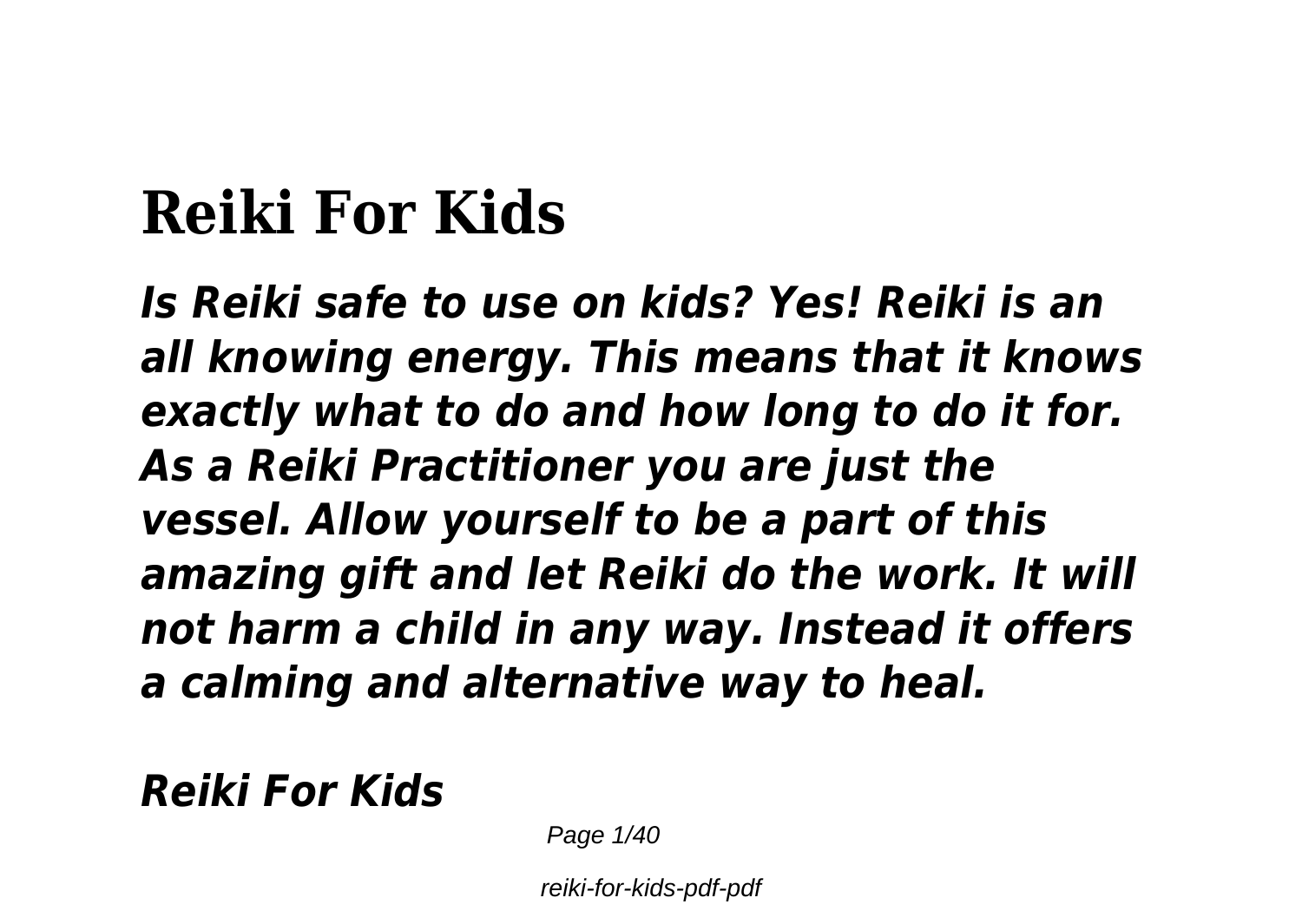*Reiki for Kids! - Gentle Hands Reiki Healing The Reiki for Teens course may be held in Bekkestua or Tjome, Norway on weekdays (great for home schooled children) or weekends/holidays. I enjoy sharing the gift of Reiki with children of all ages and would be happy to talk to you and answer any questions you might have about the process! Reiki For Kids Reiki is a perfect way to begin helping our children. It is one of the very beneficial ways that children can be shown how to use their* Page 2/40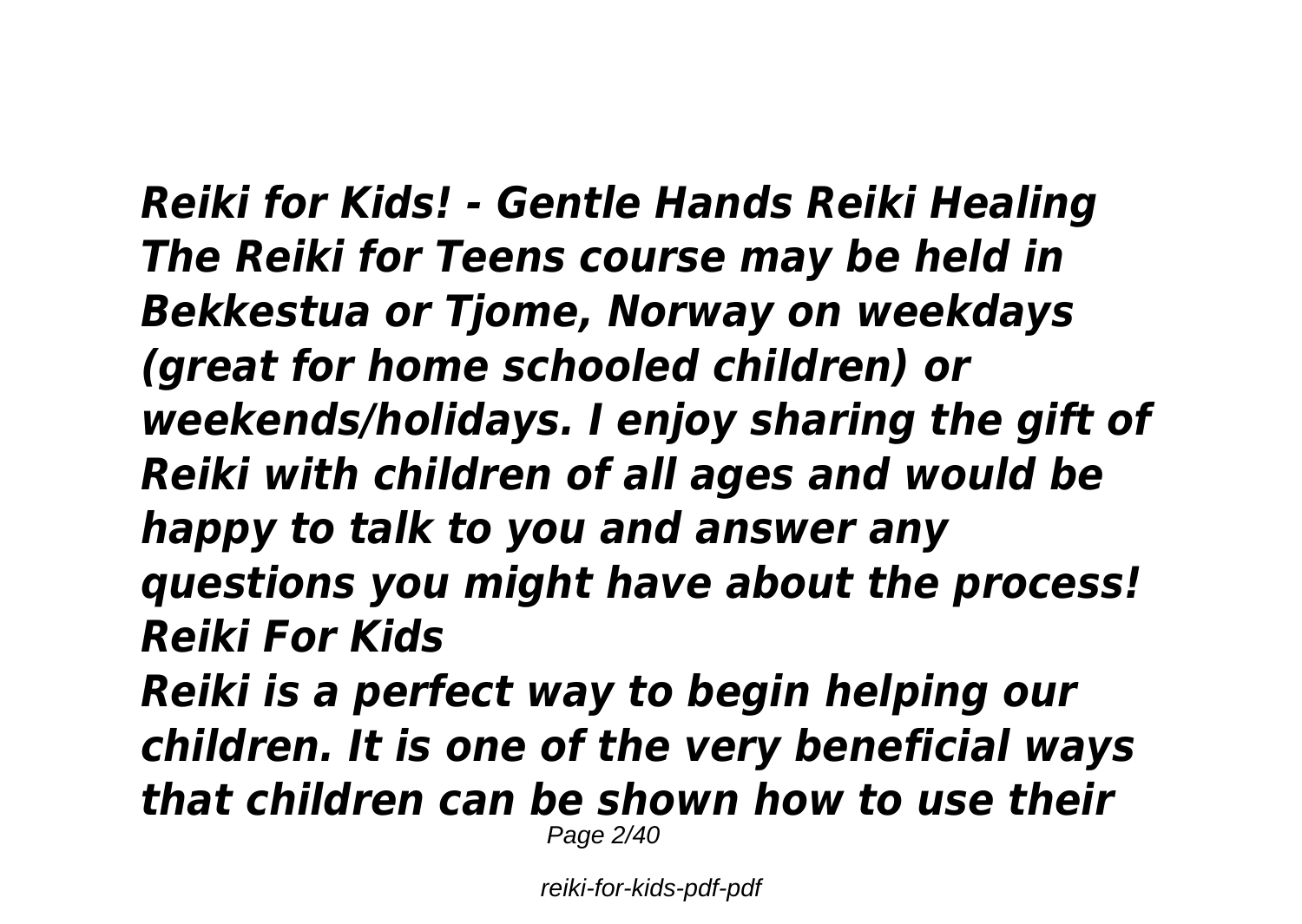*innate abilities as divine co-creators. Barbara McKell is a Reiki Master with over 15 years of teaching experience. She has developed a simple program to teach Reiki to children.*

### *REIKI KIDS - Home*

*Reiki is a flexible practice that can easily be adapted to meet the needs of your child. It always flows to wherever it is needed the most and in whatever quantity it is needed…..So don't be afraid to experiment with various techniques to find what works* Page 3/40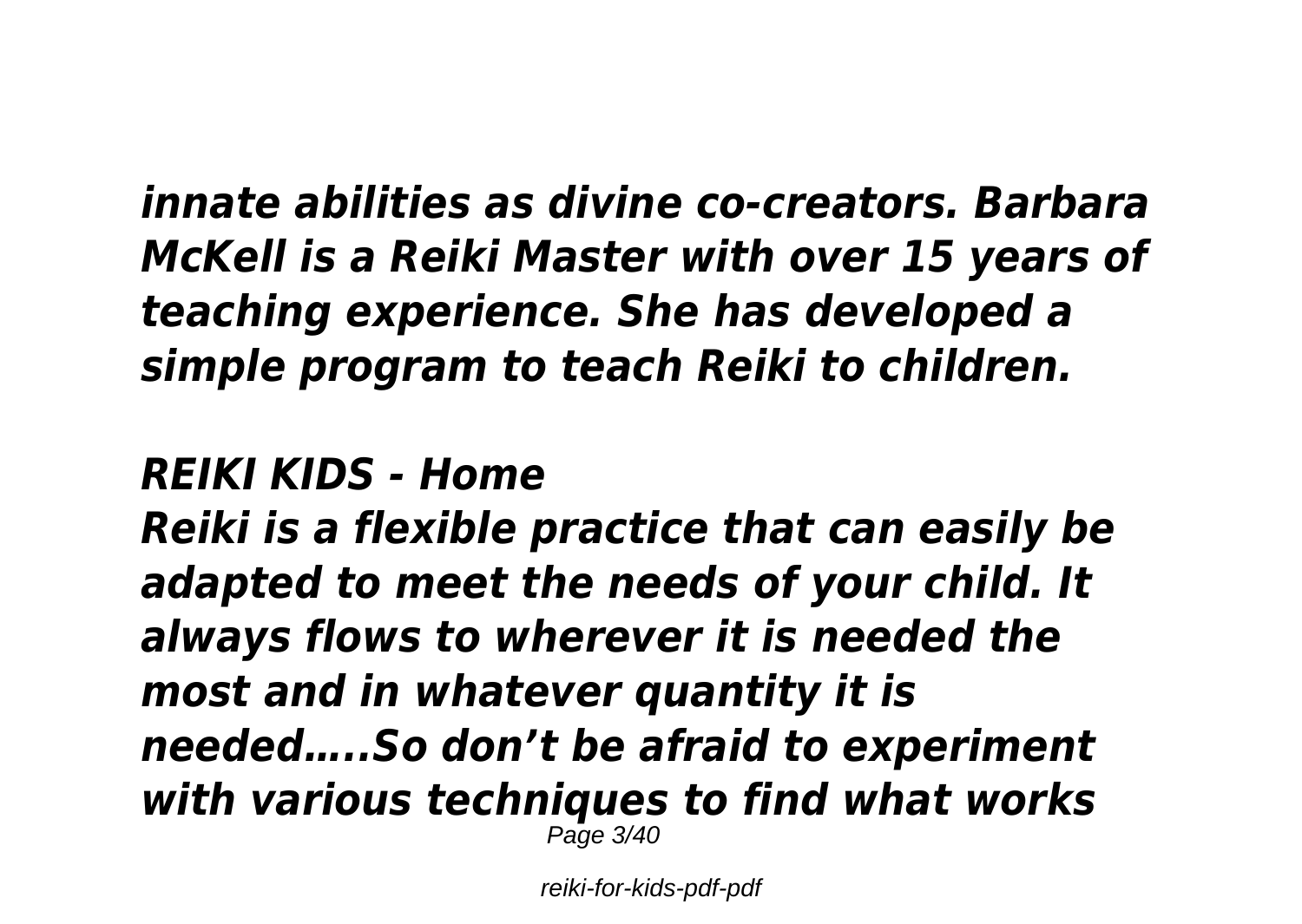*best for your child.*

*Reiki for Kids- How Children Can Benefit From Reiki Energy ... Why Reiki for kids? Parents seek Reiki for kids for many different reasons. Some parents want to relieve their kids' anxiety. Others seek to improve their children's behavior and focus. And sometimes parents need to support their children as they address a serious medical diagnosis. Reiki practice can help in all those situations, and* Page 4/40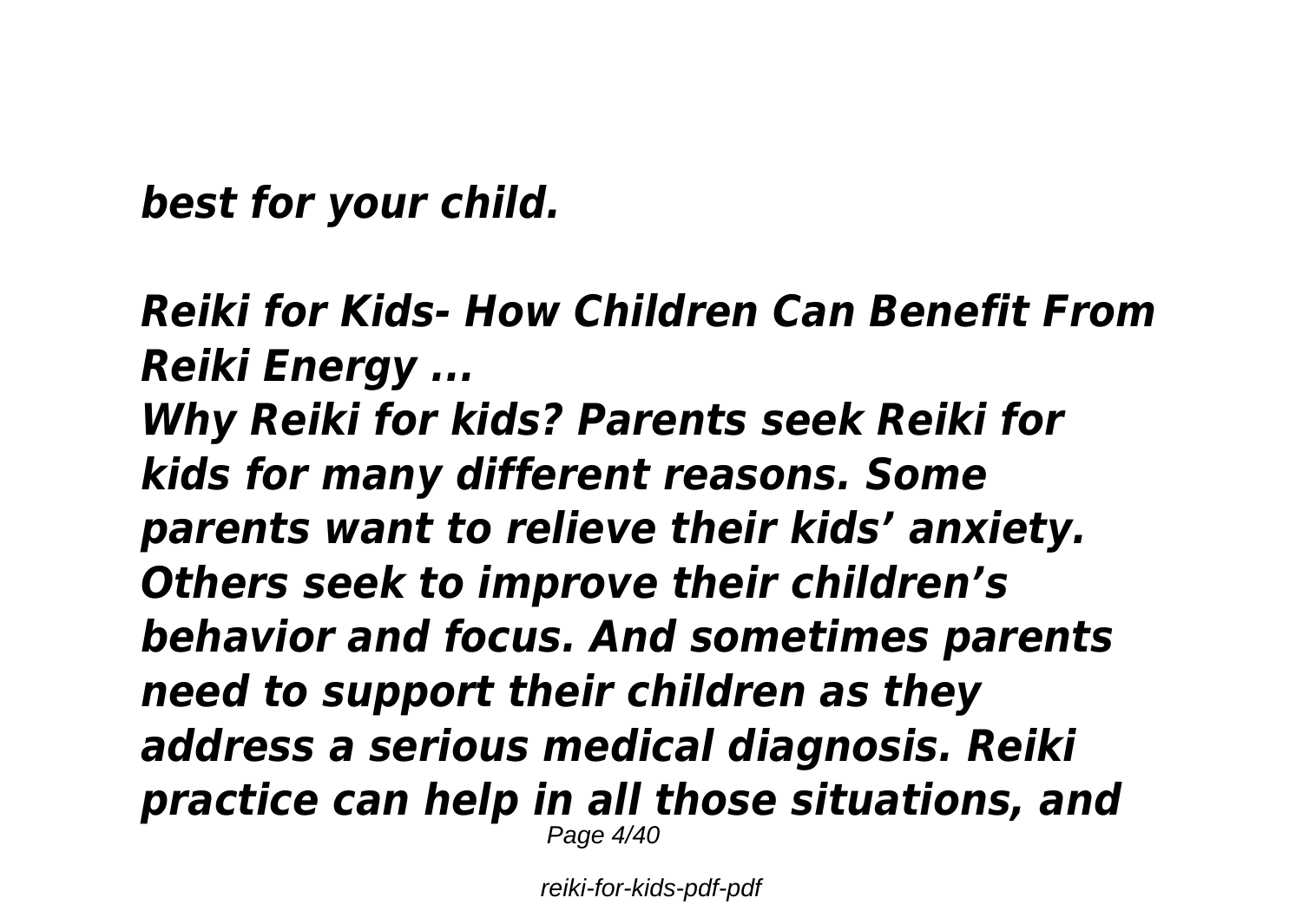*many others.*

*Reiki for Kids - Reiki, Medicine & Self-Care with Pamela Miles The body will use the Reiki energy to find balance within and adjust to the needs of the recipient. Reiki energy will always flow where it is needed most. The Reiki Practitioner can simply be in the same room with a child without actually touching or even being close to the child.*

Page 5/40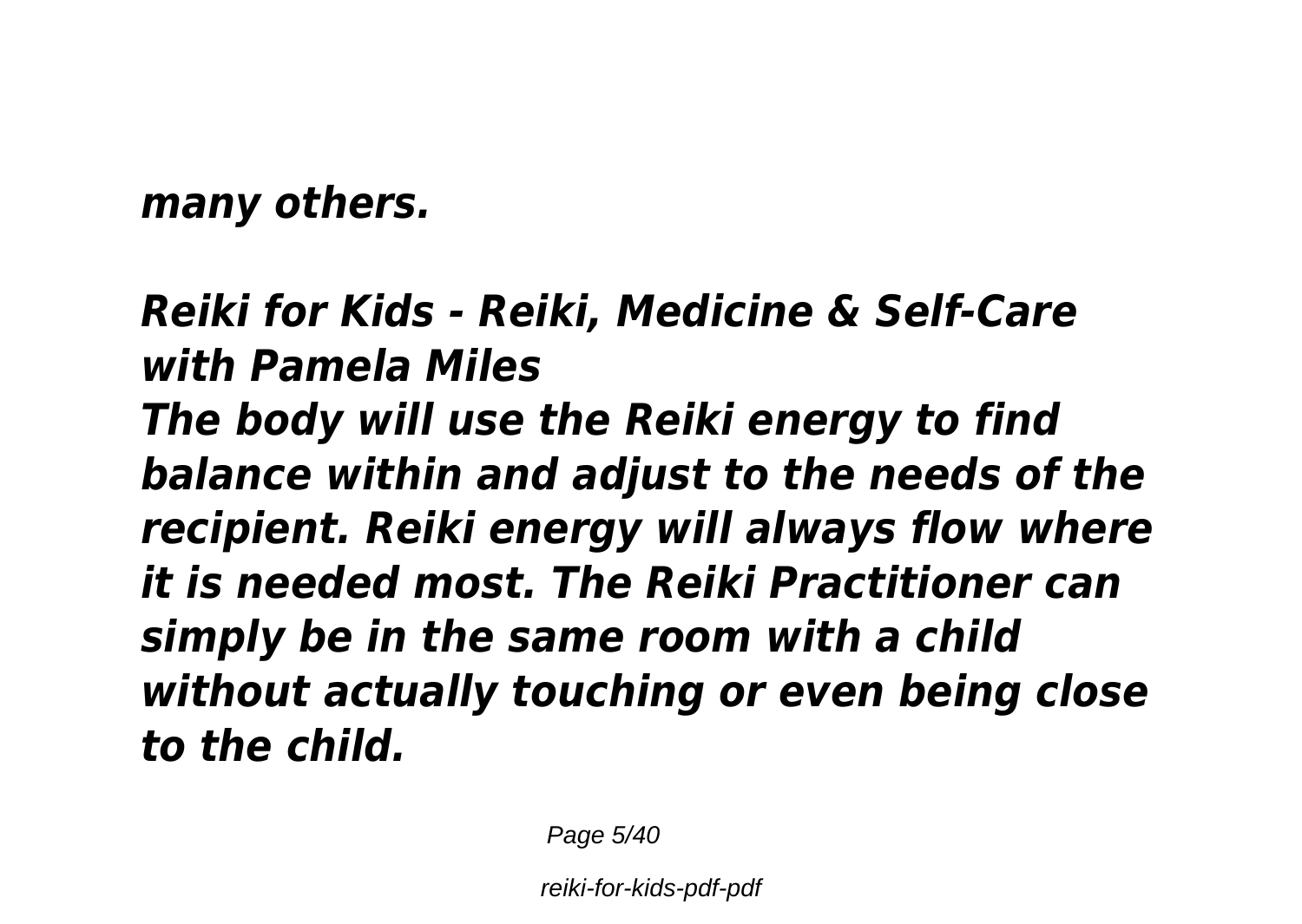*Reiki For Kids - Fit, Healthy and Fabulous! Reiki and kids just seem to go hand in hand. One, children seem to be able to tap into that connection we all share with Universal Consciousness easier than we can. Child psychologists and researchers have shown that before age 7, children are extremely aware of energy and "conscious", even if their parents or social structures negate their connection to All That Is.*

#### *Reiki for Kids | Teaching Reiki to Children* Page  $6/40$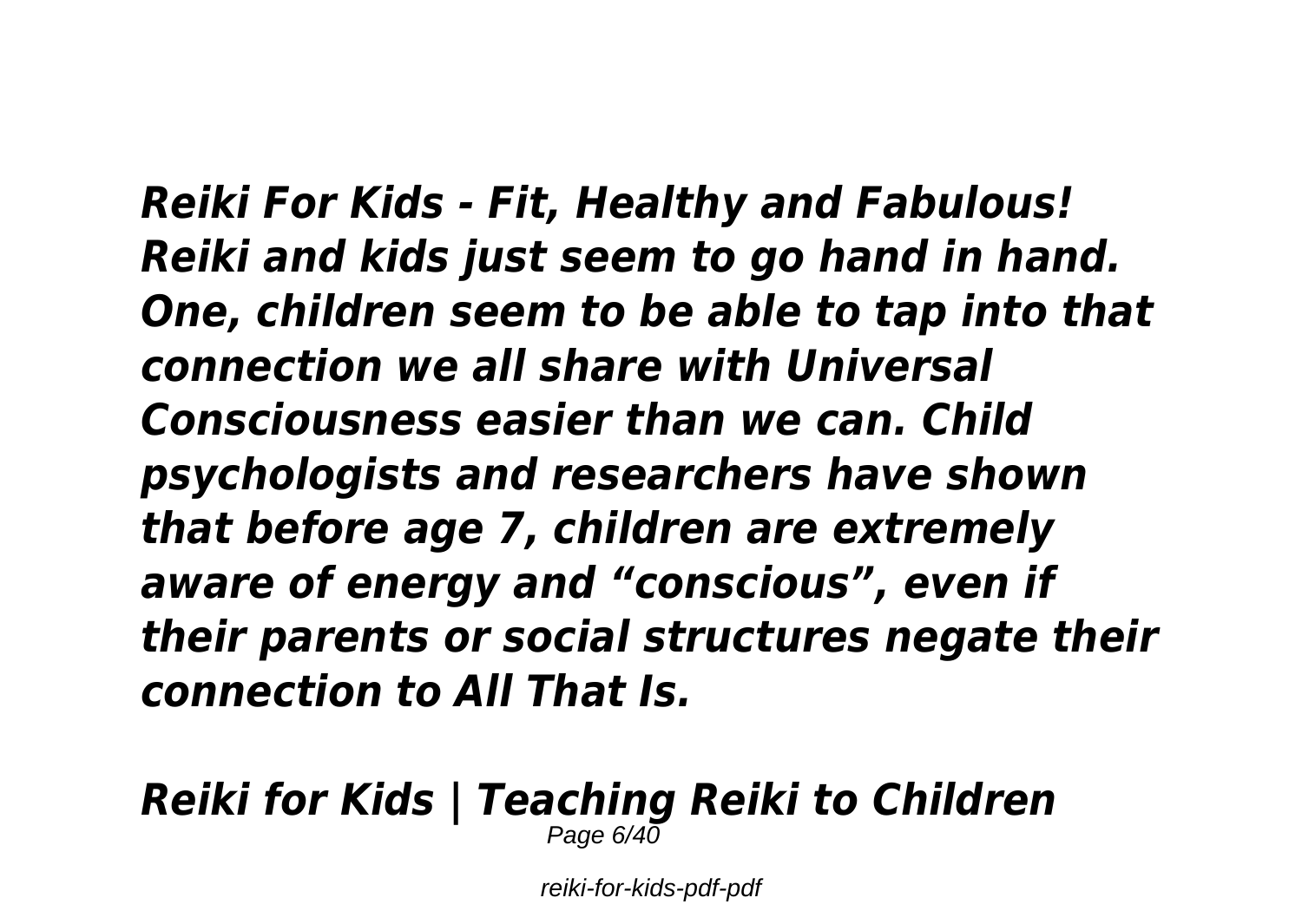*Reiki for Kids is a Reiki Class (Reiki 1 Class) especially designed for children 5 to 10 years of age. Children are our future … guiding us to a new way of being. Our task is to be willing to see what they are trying to teach us, and help them get started on their path to health, healing and balance.*

*Reiki for Kids. A Reiki class for children ages 5 to 10 ... Is Reiki safe to use on kids? Yes! Reiki is an all knowing energy. This means that it knows* Page 7/40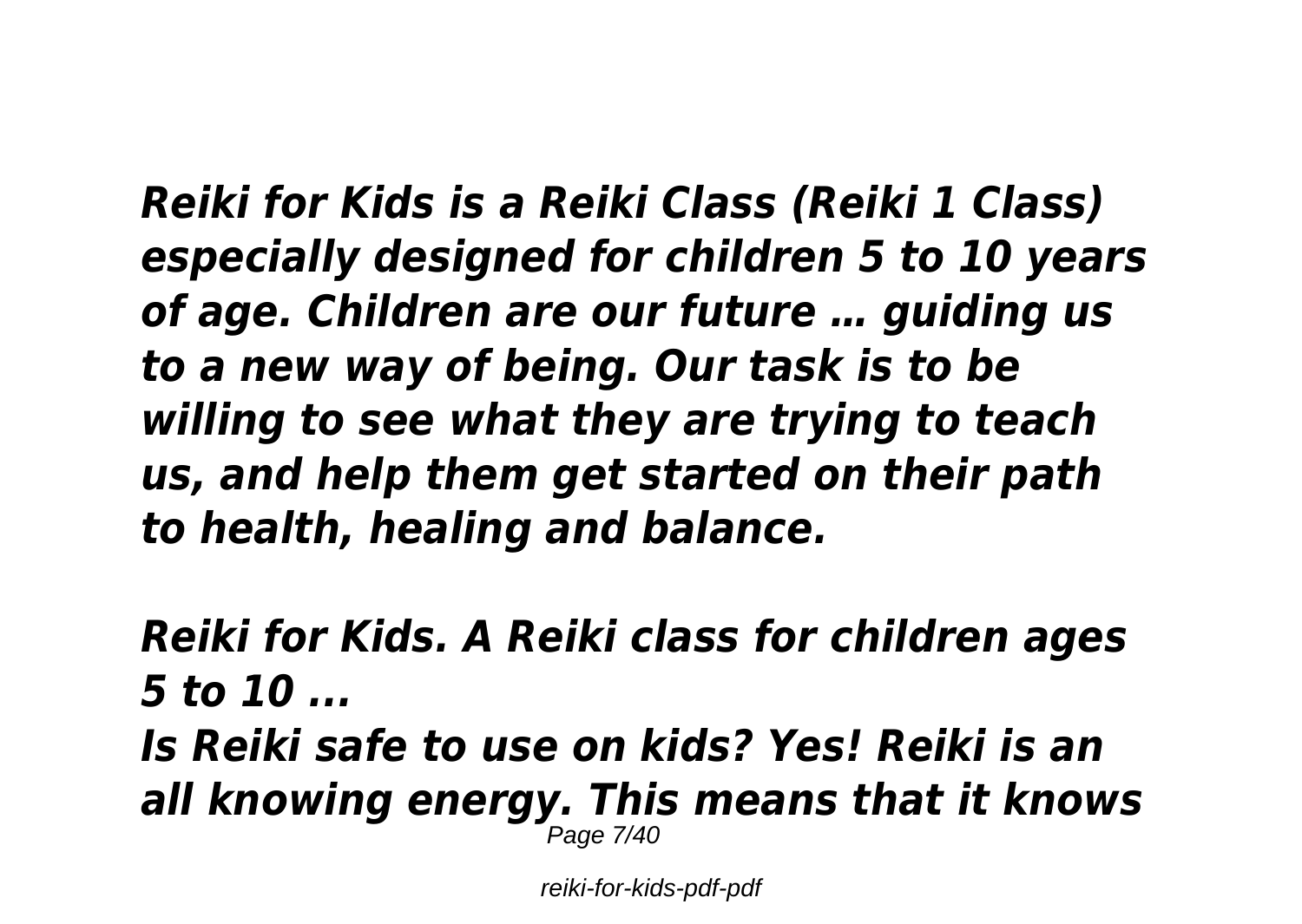*exactly what to do and how long to do it for. As a Reiki Practitioner you are just the vessel. Allow yourself to be a part of this amazing gift and let Reiki do the work. It will not harm a child in any way. Instead it offers a calming and alternative way to heal.*

*Reiki and Kids - Reiki Rays Reiki for Kids! Please register here or call 443-766-0894 with any questions or for more information. This is a self-care class designed for ages 5-8 to teach Reiki skills for stress* Page 8/40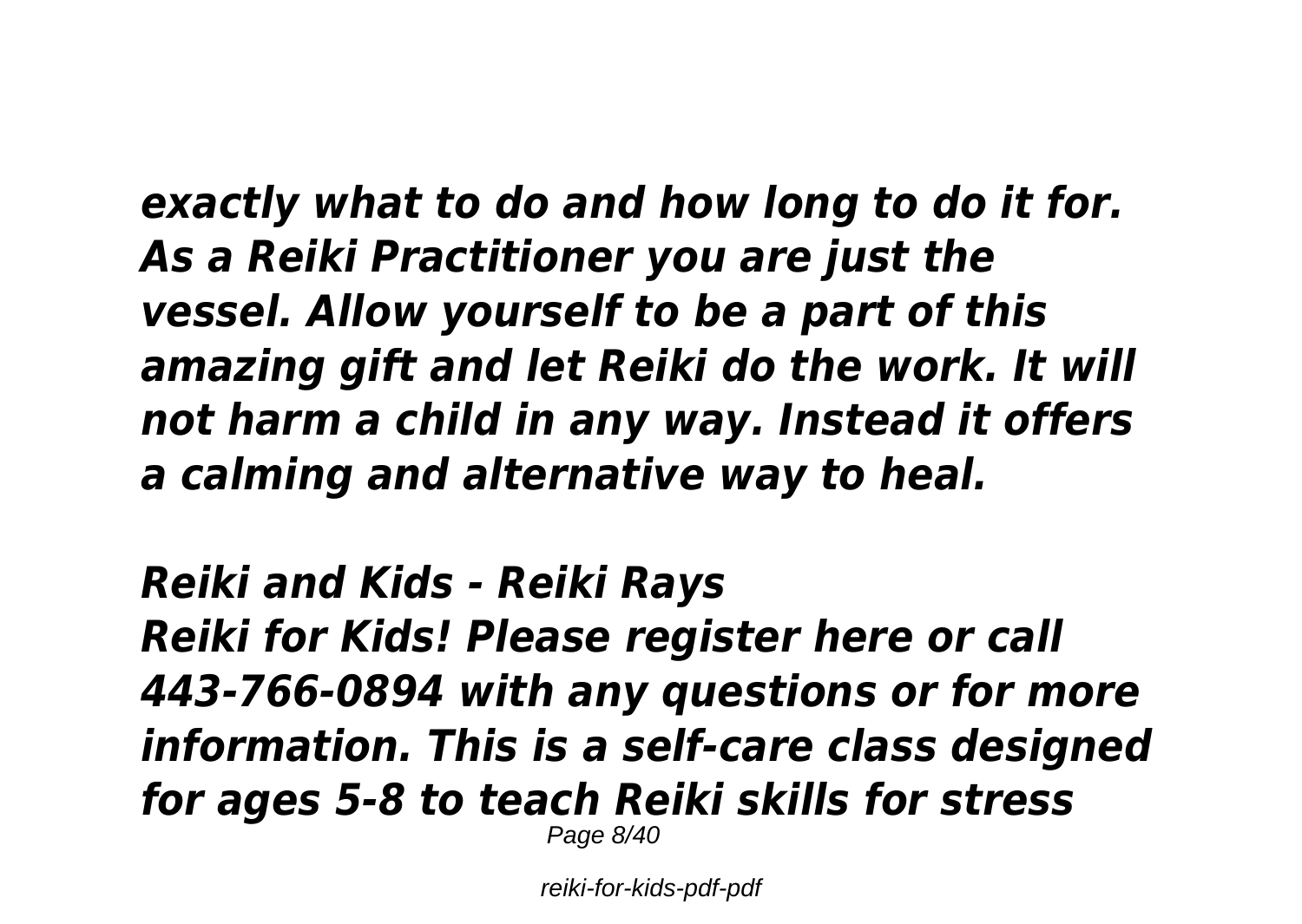### *management and pain relief.*

*Reiki for Kids! - Gentle Hands Reiki Healing 4 Tips for Teaching Reiki to Children--by Kimberly Fleisher. I receive a lot of emails asking for tips on how to teach Reiki to Kids. Kid's inherently understand the practice easily. I break classes into bite size chunks with a focus on hands-on learning and practice. I also incorporate art, journaling, movement and song to make the learning ...*

Page  $9/40$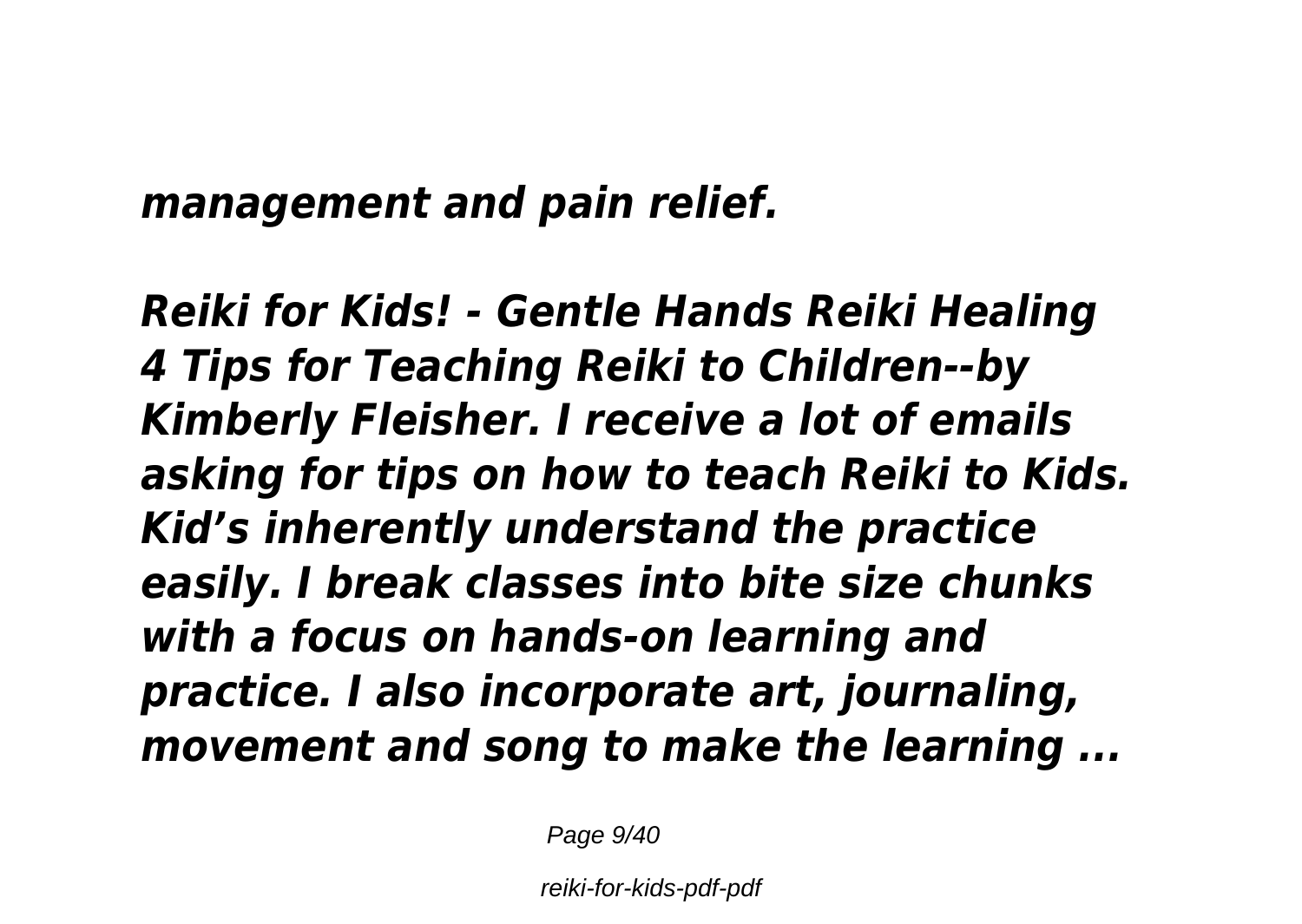*thereikischool.com – 4 Tips for Teaching Reiki to Children-*

*Reiki is a kind of hug lasting for a lifetime on a person. Reiki can provide several benefits for children, mainly for the ones having different challenges. Reiki can reduce pains, promote healing and reduce any side effects of the treatments going on in a person. Reiki gives a loving therapy and responds a person with smile.*

# *Effects of Reiki on Children - Reiki Rays*

Page 10/40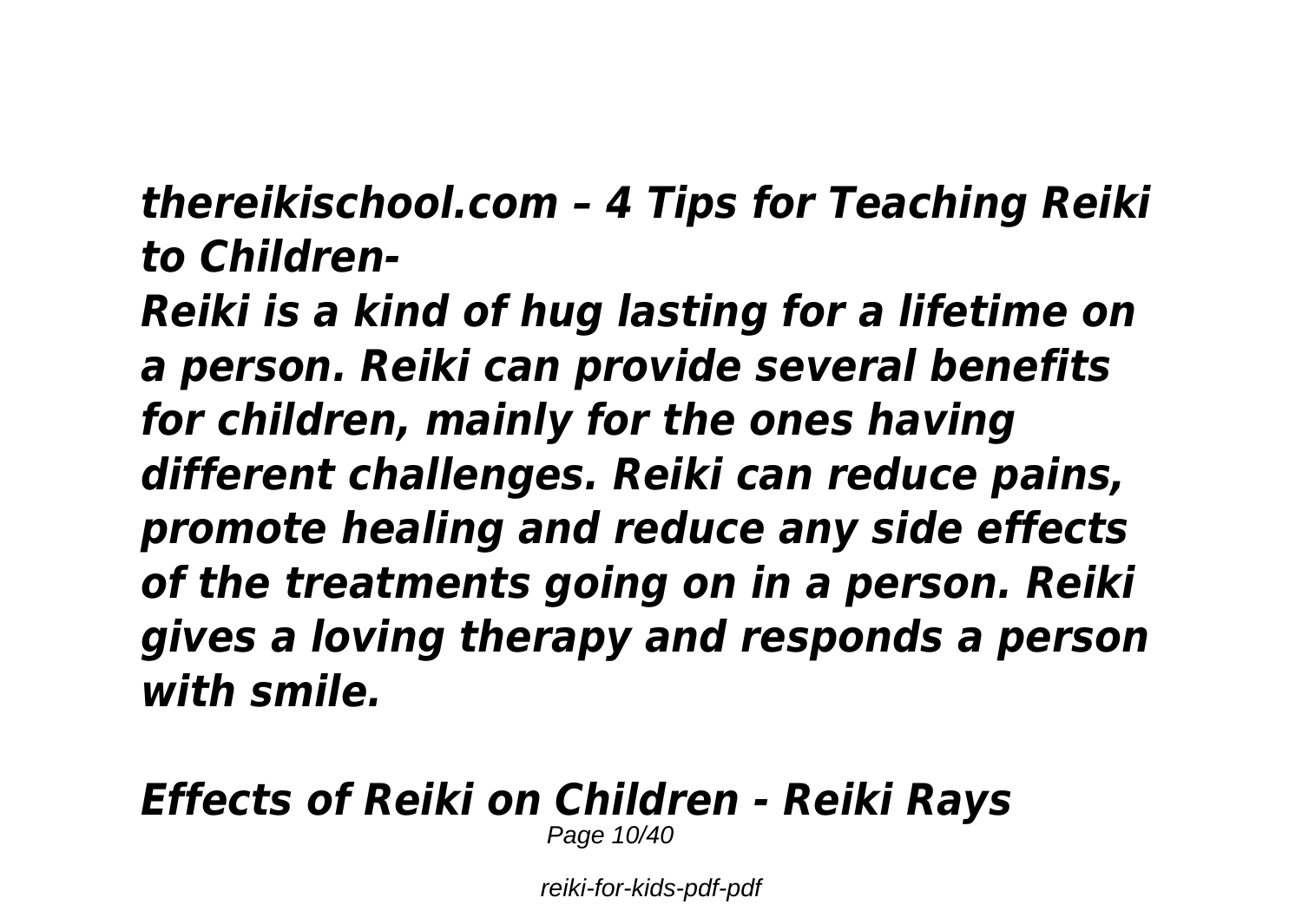*Reiki will spontaneously flow to their children through their palms whenever they are handling them... especially when a calming influence is needed. Reiki is readily available not only when Reiki-attuned parents are carrying their tots or rocking babies in their arms, but also when bathing them, during diaper changes, and interactive playtime.*

#### *Reiki for a Child - Children are Little Reiki Sponges by Barbara MckellTeaching Reiki to children* Page 11/40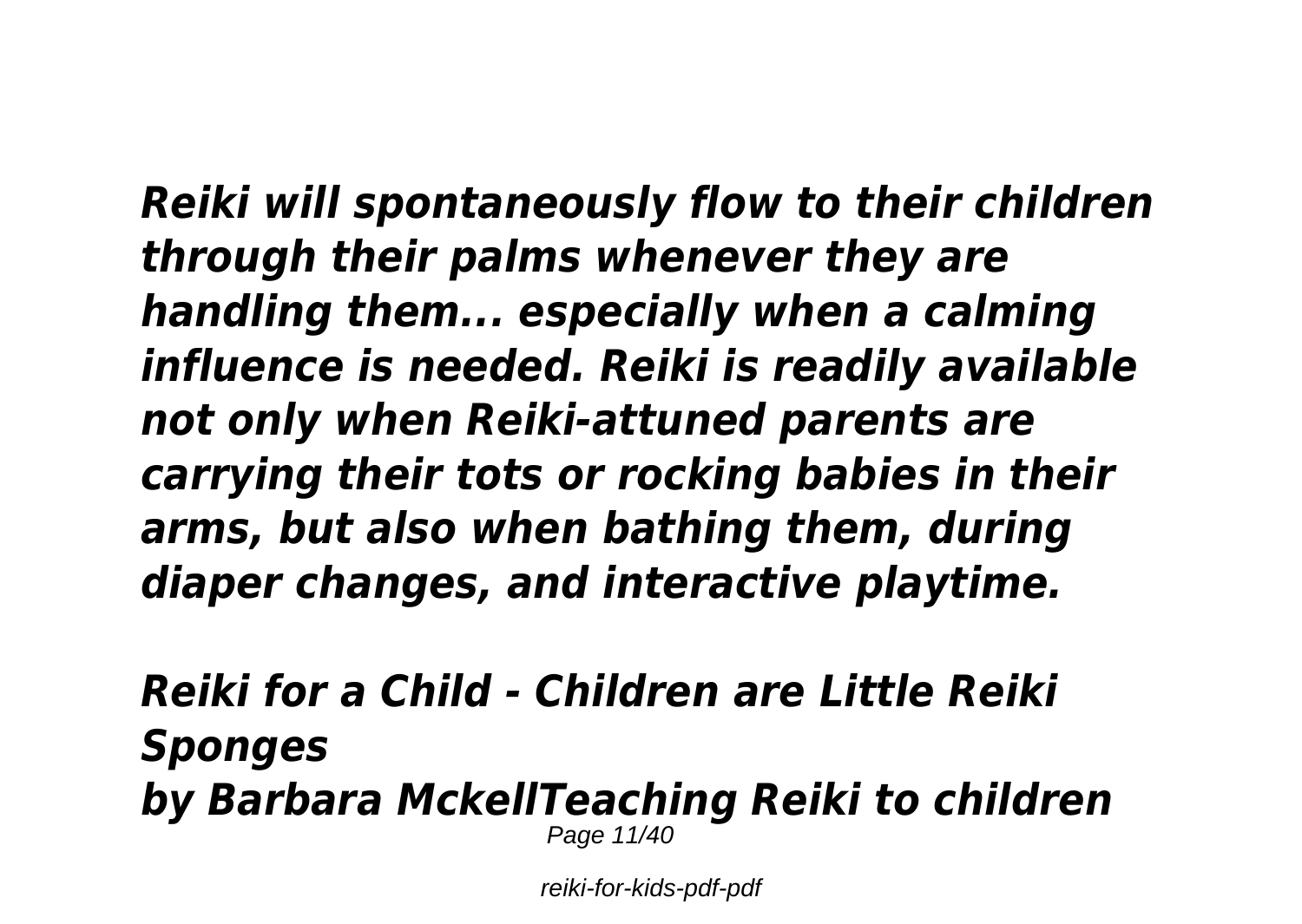*has been such a gift, for it is actually the children who are teaching me. Their openness and willingness to explore their innate abilities makes each class special and unique.*

*Teaching Reiki to Children | Reiki Benefits of Reiki for Children The calming practice of Reiki can benefit children by promoting relaxation and confidence. Learning about and utilizing Reiki at a young age promotes a healthy way of living* Page 12/40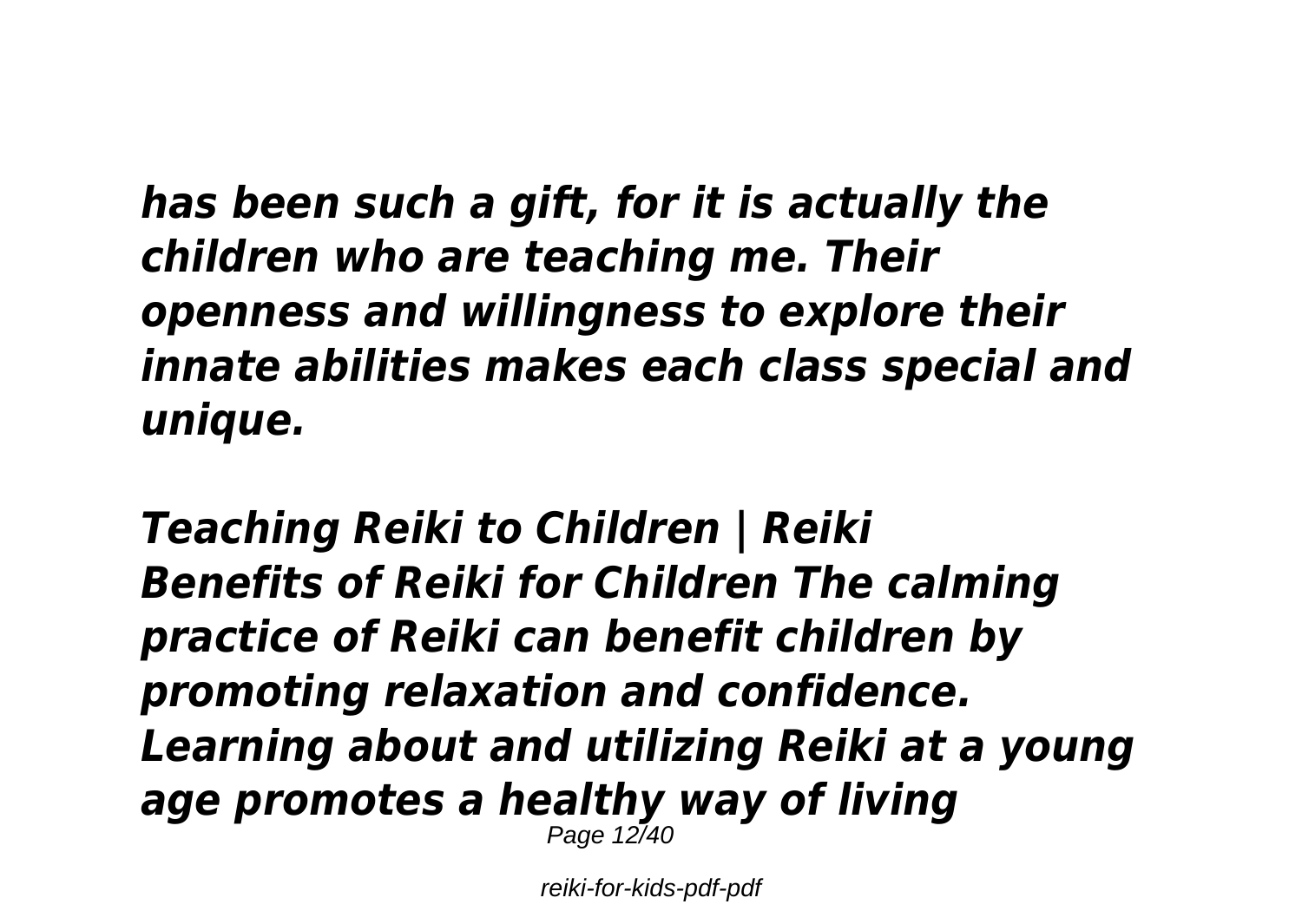*throughout their lives, helping children make better choices and create balance.*

*Benefits of Reiki for Children - New England Naturopathic ...*

*As a result of working with children who were interested in Reiki, Kytka Hilmar-Jezek developed Reiki For Children: Using Healing Touch and Raw Foods to Tap into the Power of the Universe. In this ...*

# *Reiki For Children, Reiki Kids*

Page 13/40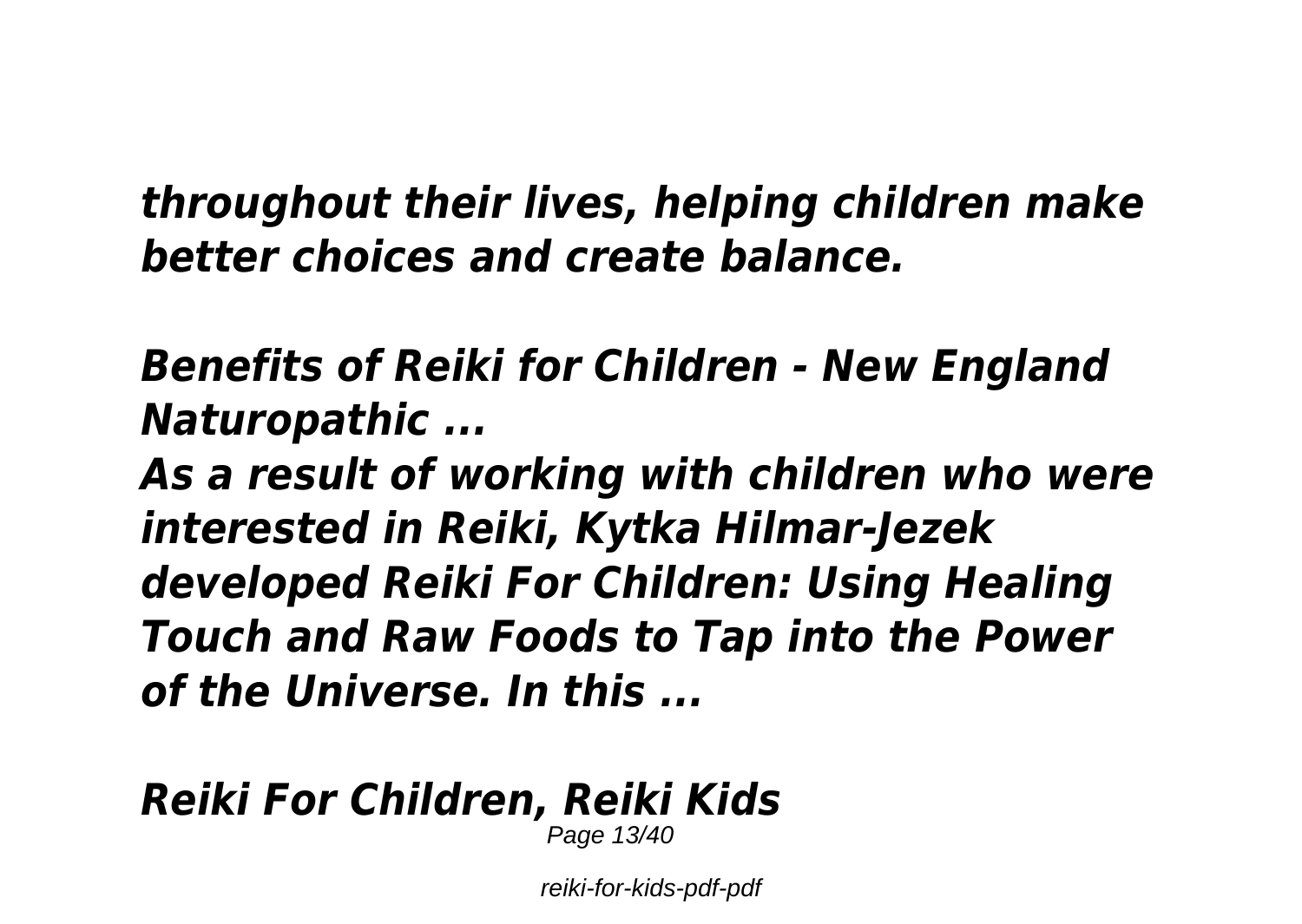*The Reiki for Teens course may be held in Bekkestua or Tjome, Norway on weekdays (great for home schooled children) or weekends/holidays. I enjoy sharing the gift of Reiki with children of all ages and would be happy to talk to you and answer any questions you might have about the process!*

*Reiki for Kids & Teens | Christine Esdaile Reiki is a liberating way to light the path for our future leaders. When started at a younger age, Reiki can set the tone for a life* Page 14/40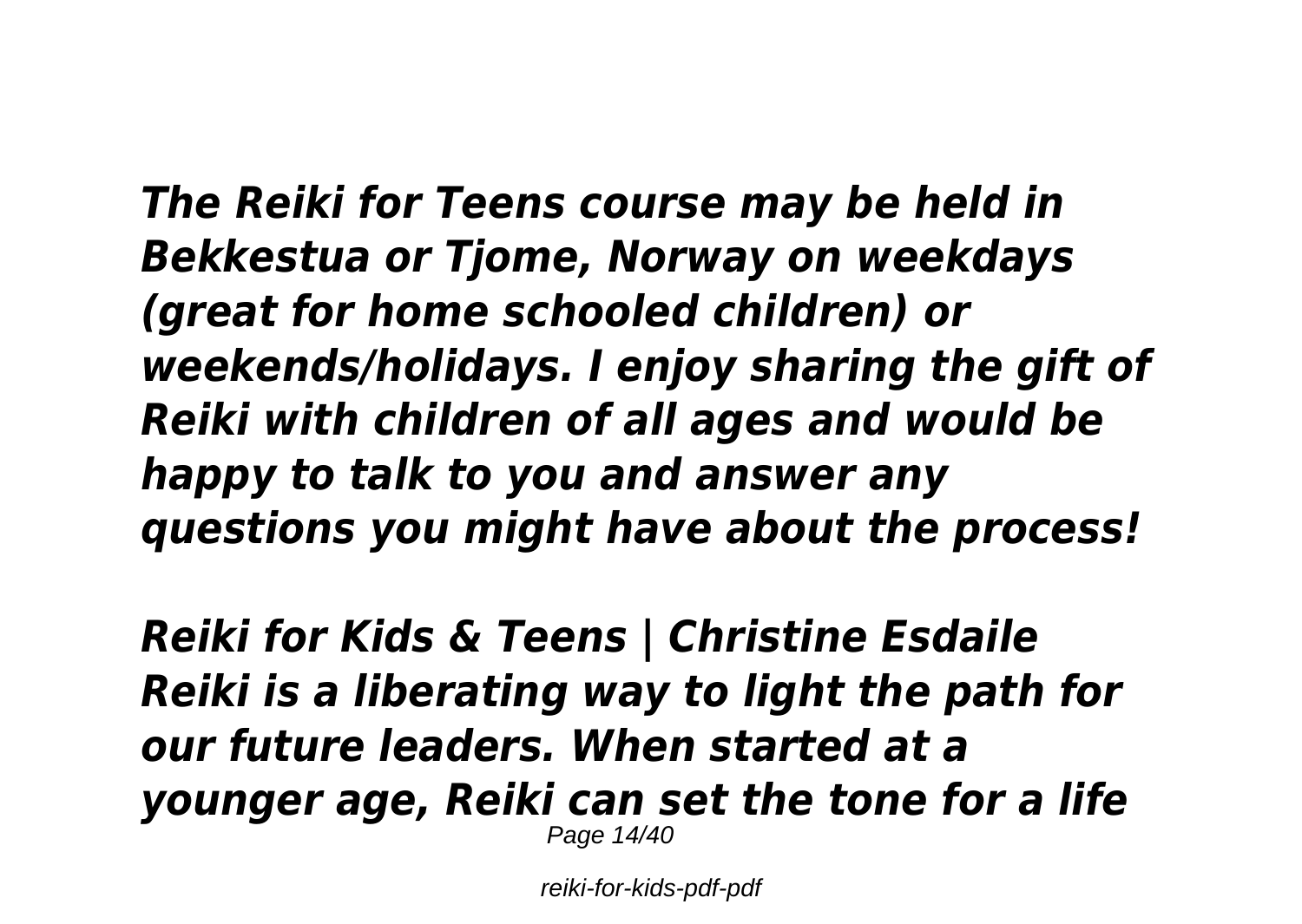*of well-being and empowerment for your child. Reiki works on all levels of the mind, body, and spirit; and can aid all ages and stages.*

*Compass Rose | Reiki For Kids Reiki is an Japanese system of energy healing through the "laying on of hands" that is simple enough for children of all ages to learn. The Children's Reiki Handbook is a guide to energy healing that provides kids with the information they need to prepare for* Page 15/40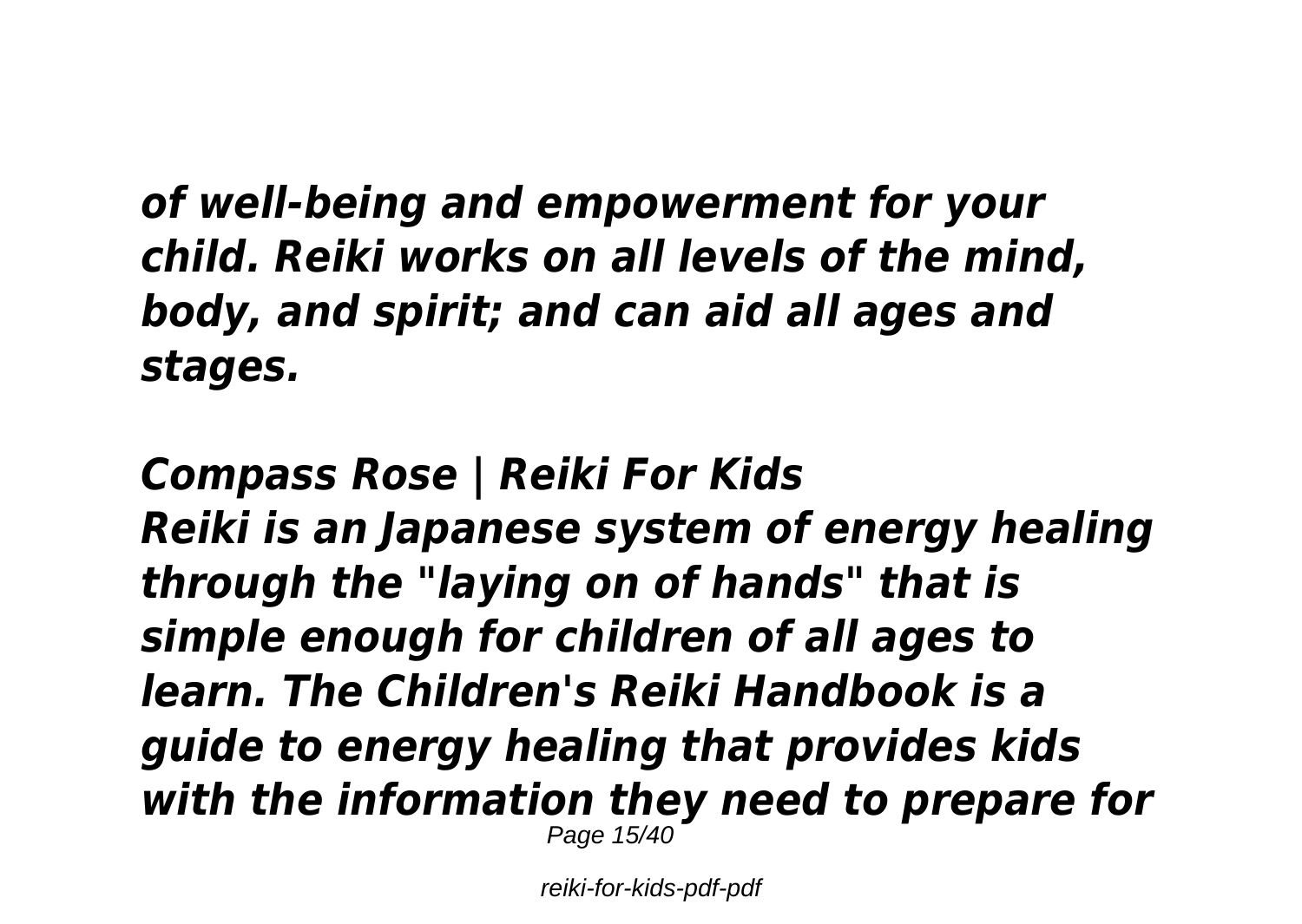*their First, Second and Master Reiki Attunements, and shows them how to use their new skills to heal themselves and others.*

*Children's Reiki Handbook: A Guide to Energy Healing for ... REIKI FOR KIDS Reiki is a Japanese mindfulness practice for stress reduction and relaxation.*

Page 16/40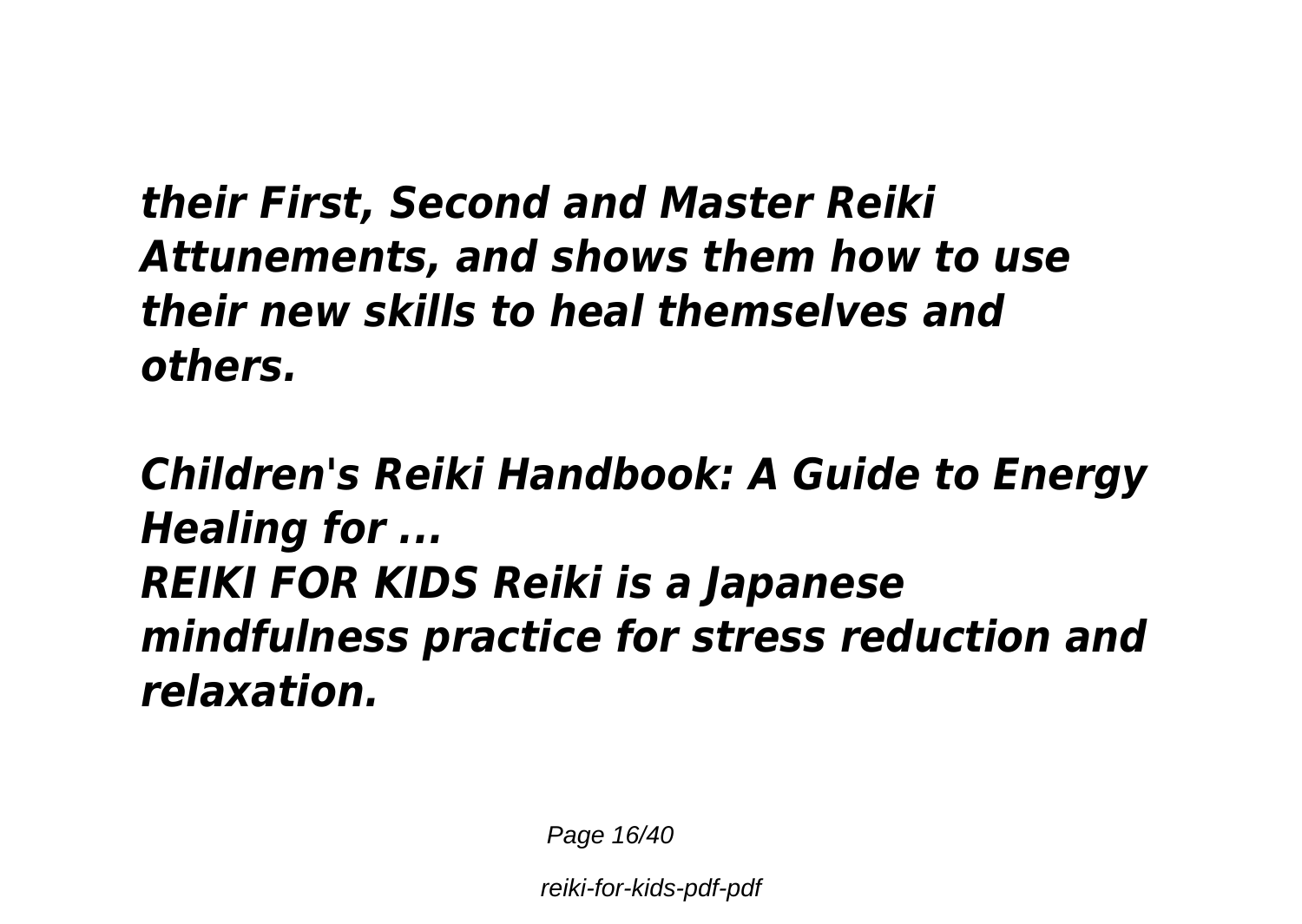**Why Reiki for kids? Parents seek Reiki for kids for many different reasons. Some parents want to relieve their kids' anxiety. Others seek to improve their children's behavior and focus. And sometimes parents need to support their children as they address a serious medical diagnosis. Reiki practice can help in all those situations, and many others.**

**thereikischool.com – 4 Tips for Teaching Reiki to Children-Reiki for Kids! Please register here or call 443-766-0894 with any questions or for more information. This is a self-care class designed for ages 5-8 to teach Reiki skills for stress management and pain relief.**

**Children's Reiki Handbook: A Guide to Energy Healing for ...**

**Reiki for Kids- How Children Can Benefit From** Page 17/40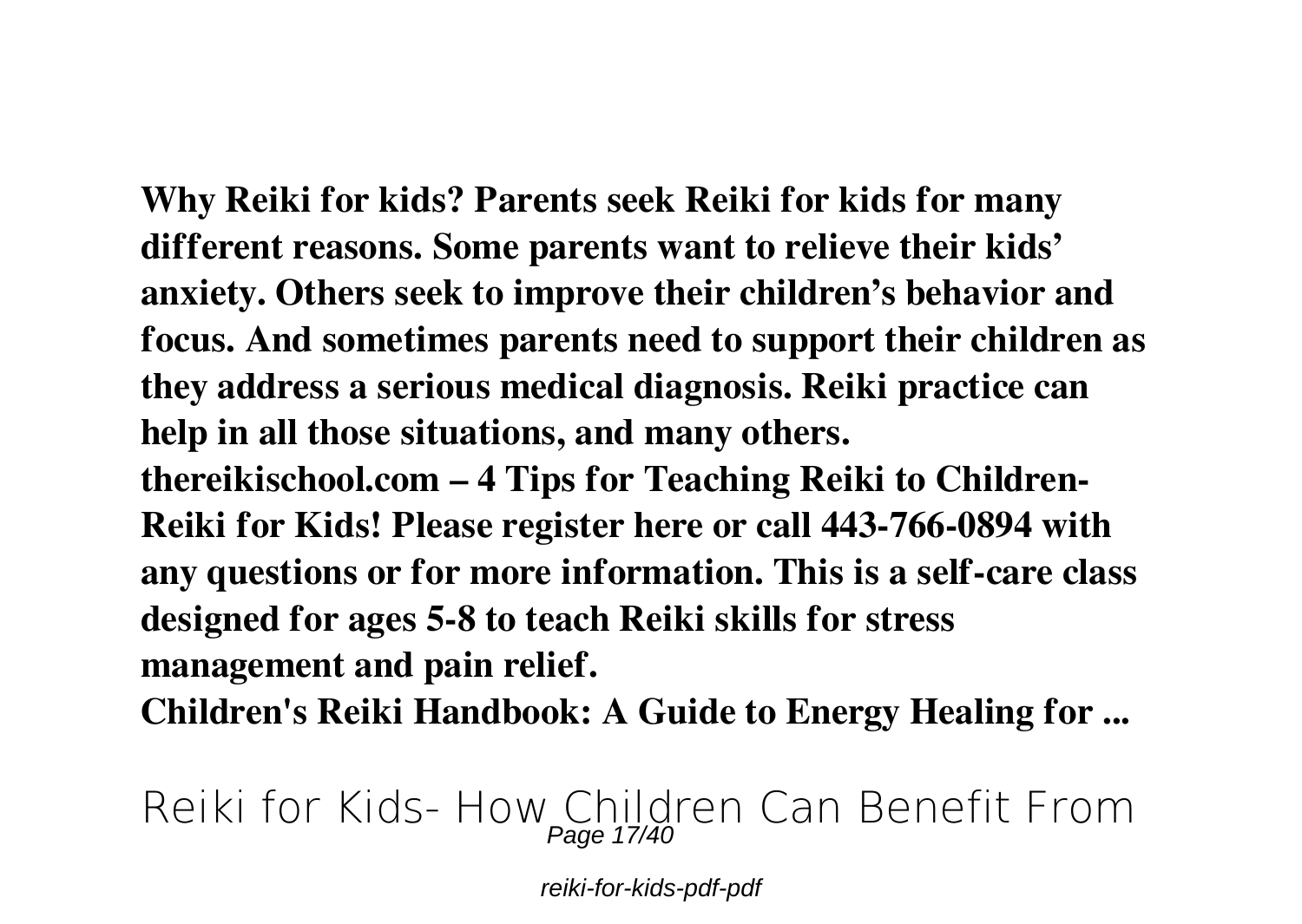**Reiki Energy ...**

Reiki is a liberating way to light the path for our future leaders. When started at a younger age, Reiki can set the tone for a life of wellbeing and empowerment for your child. Reiki works on all levels of the mind, body, and spirit; and can aid all ages and stages. **Compass Rose | Reiki For Kids**

**Reiki For Kids** Reiki is a perfect way to begin helping our children. It is one of the very beneficial ways Page 18/40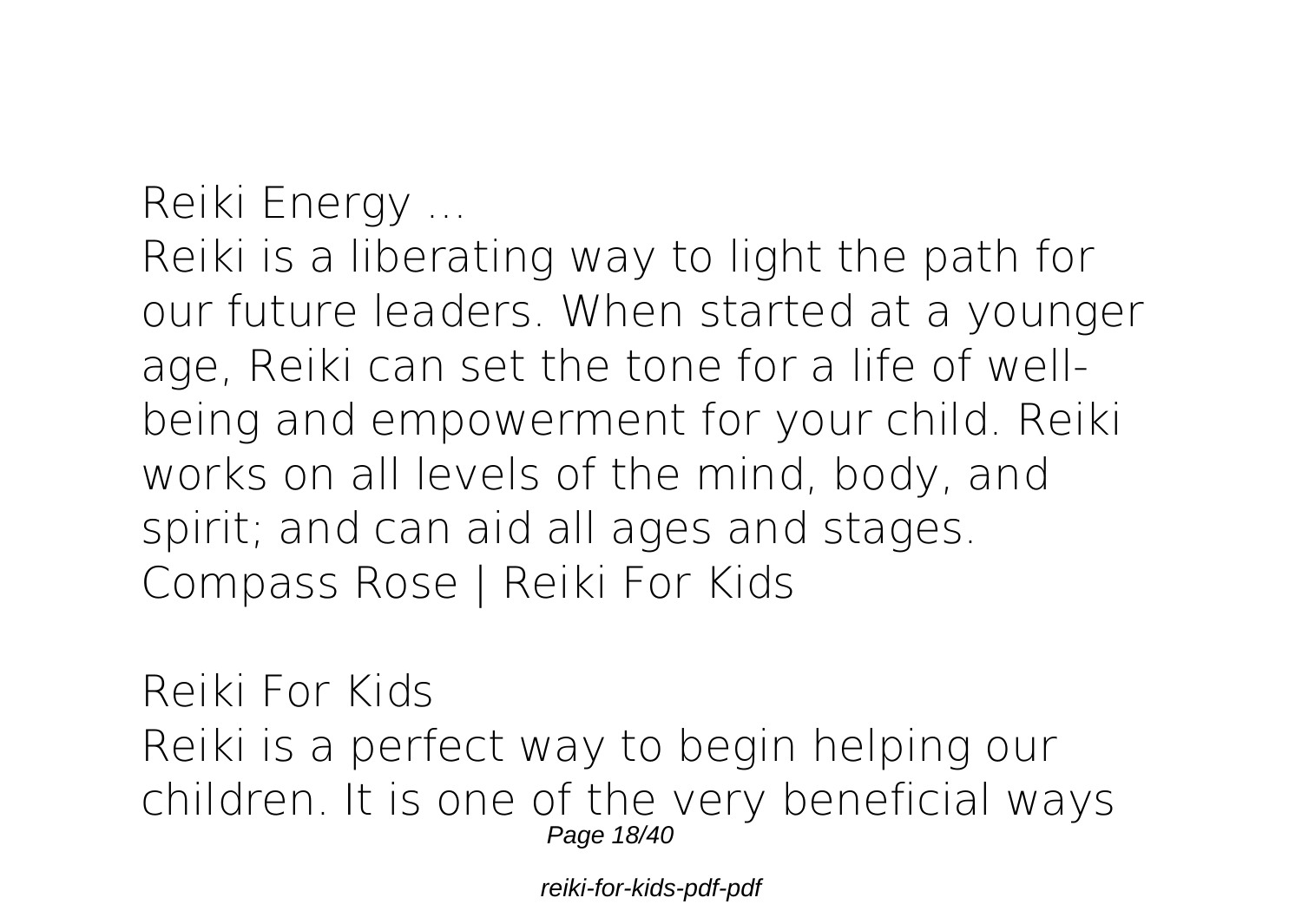that children can be shown how to use their innate abilities as divine co-creators. Barbara McKell is a Reiki Master with over 15 years of teaching experience. She has developed a simple program to teach Reiki to children.

**REIKI KIDS - Home**

Reiki is a flexible practice that can easily be adapted to meet the needs of your child. It always flows to wherever it is needed the most and in whatever quantity it is needed…..So don't be afraid to experiment Page 19/40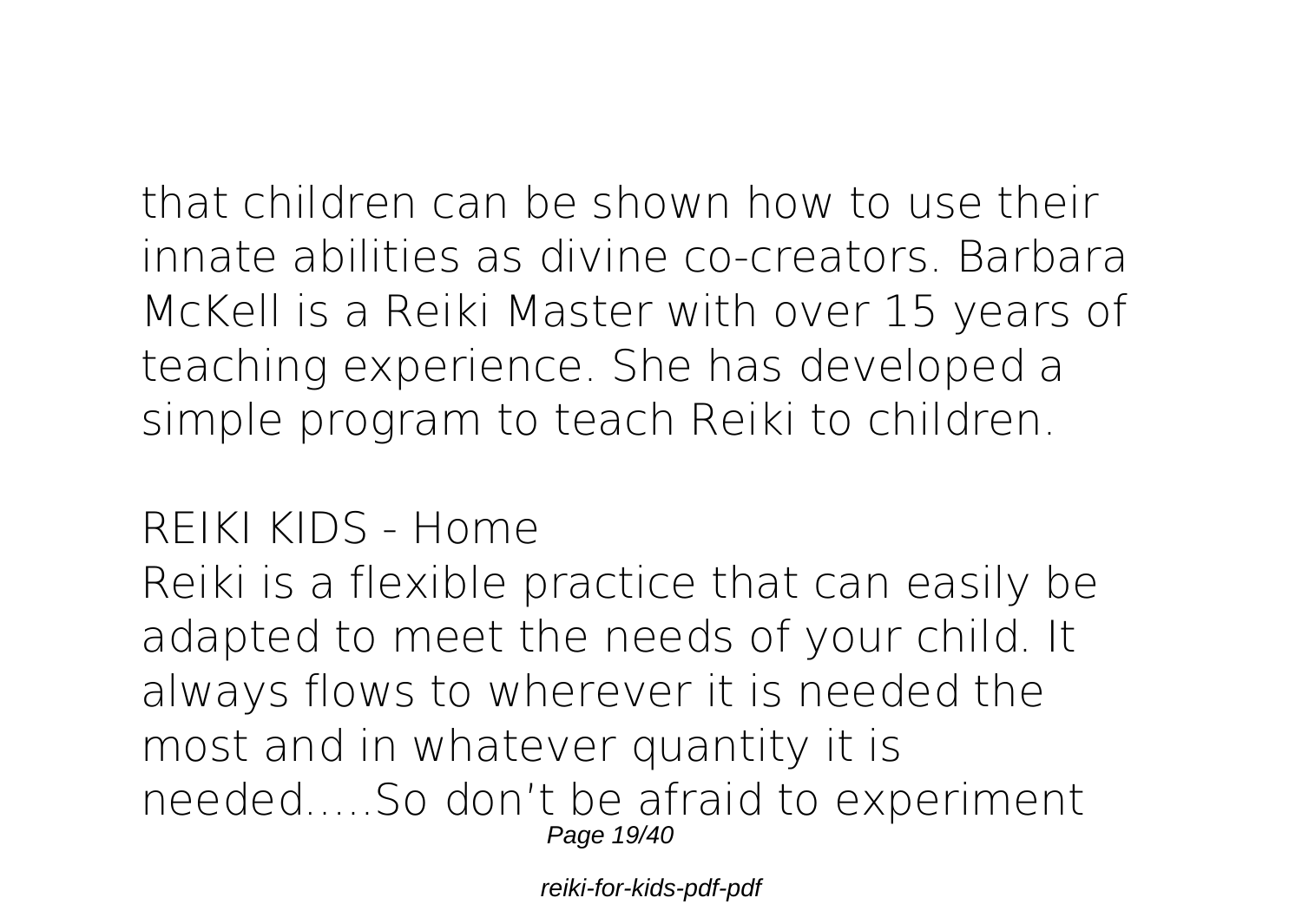with various techniques to find what works best for your child.

**Reiki for Kids- How Children Can Benefit From Reiki Energy ...**

Why Reiki for kids? Parents seek Reiki for kids for many different reasons. Some parents want to relieve their kids' anxiety. Others seek to improve their children's behavior and focus. And sometimes parents need to support their children as they address a serious medical diagnosis. Reiki practice can Page 20/40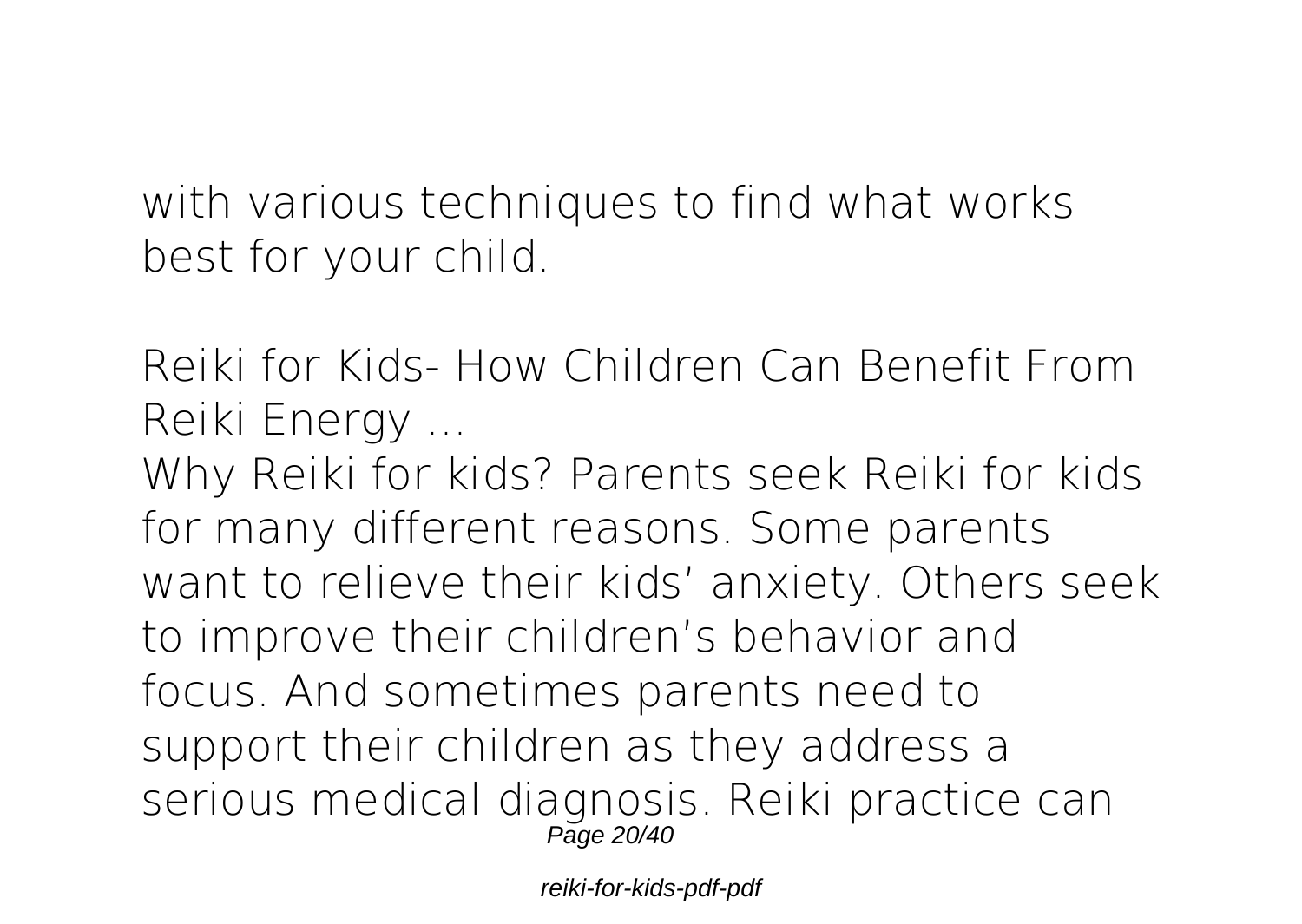help in all those situations, and many others.

**Reiki for Kids - Reiki, Medicine & Self-Care with Pamela Miles**

The body will use the Reiki energy to find balance within and adjust to the needs of the recipient. Reiki energy will always flow where it is needed most. The Reiki Practitioner can simply be in the same room with a child without actually touching or even being close to the child.

Page 21/40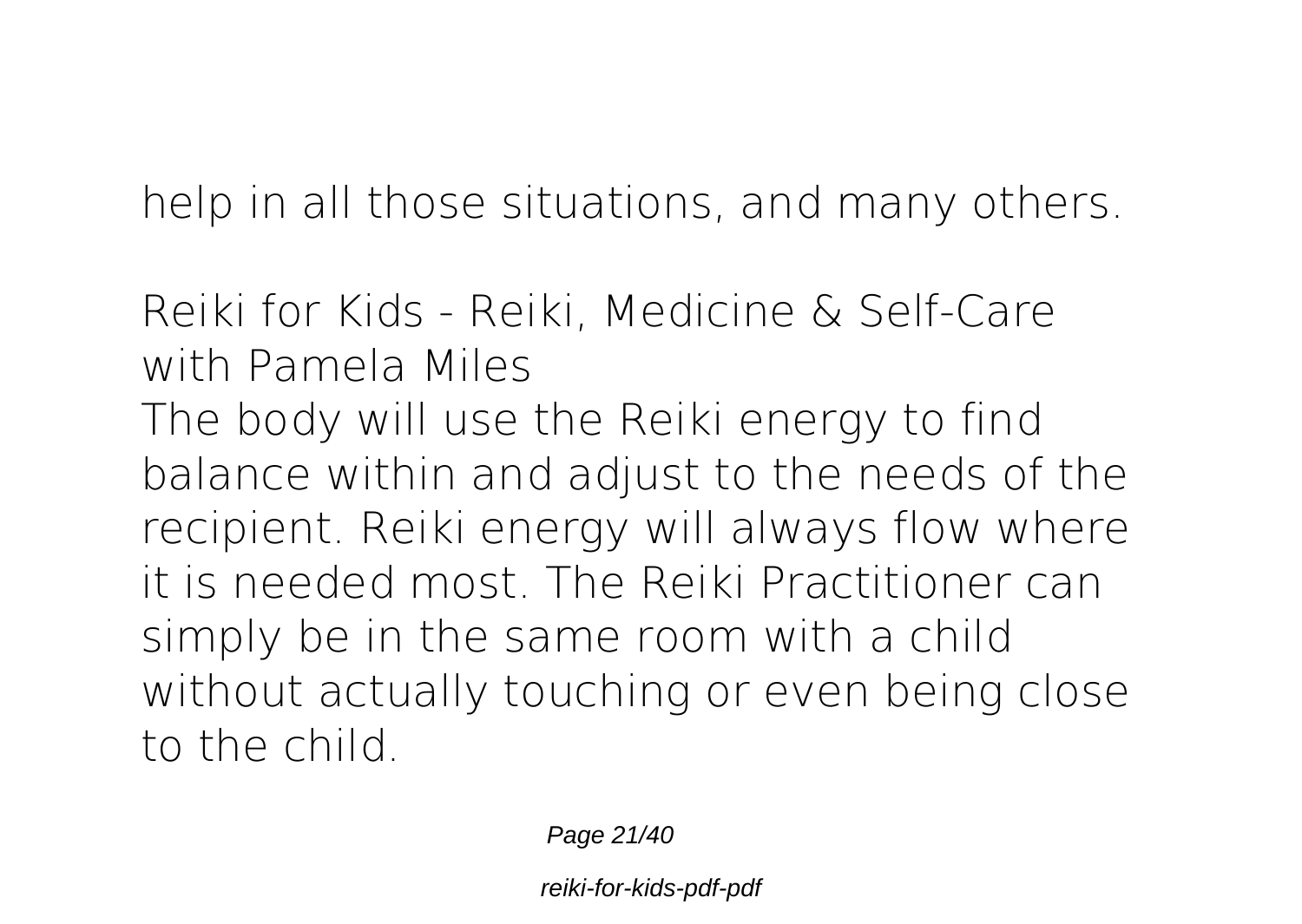**Reiki For Kids - Fit, Healthy and Fabulous!** Reiki and kids just seem to go hand in hand. One, children seem to be able to tap into that connection we all share with Universal Consciousness easier than we can. Child psychologists and researchers have shown that before age 7, children are extremely aware of energy and "conscious", even if their parents or social structures negate their connection to All That Is.

**Reiki for Kids | Teaching Reiki to Children** Page 22/40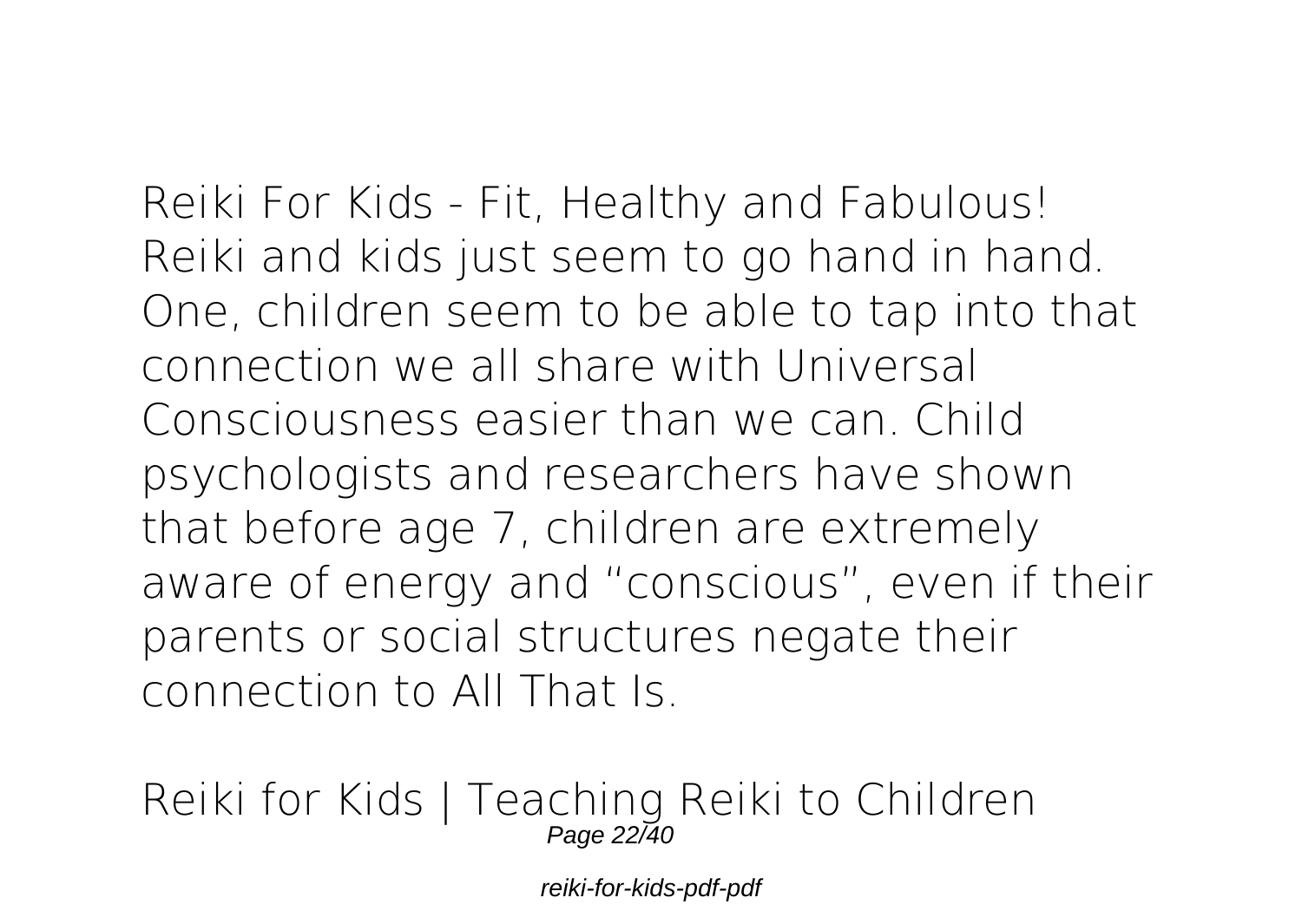Reiki for Kids is a Reiki Class (Reiki 1 Class) especially designed for children 5 to 10 years of age. Children are our future … guiding us to a new way of being. Our task is to be willing to see what they are trying to teach us, and help them get started on their path to health,

healing and balance.

**Reiki for Kids. A Reiki class for children ages 5 to 10 ...**

Is Reiki safe to use on kids? Yes! Reiki is an all knowing energy. This means that it knows Page 23/40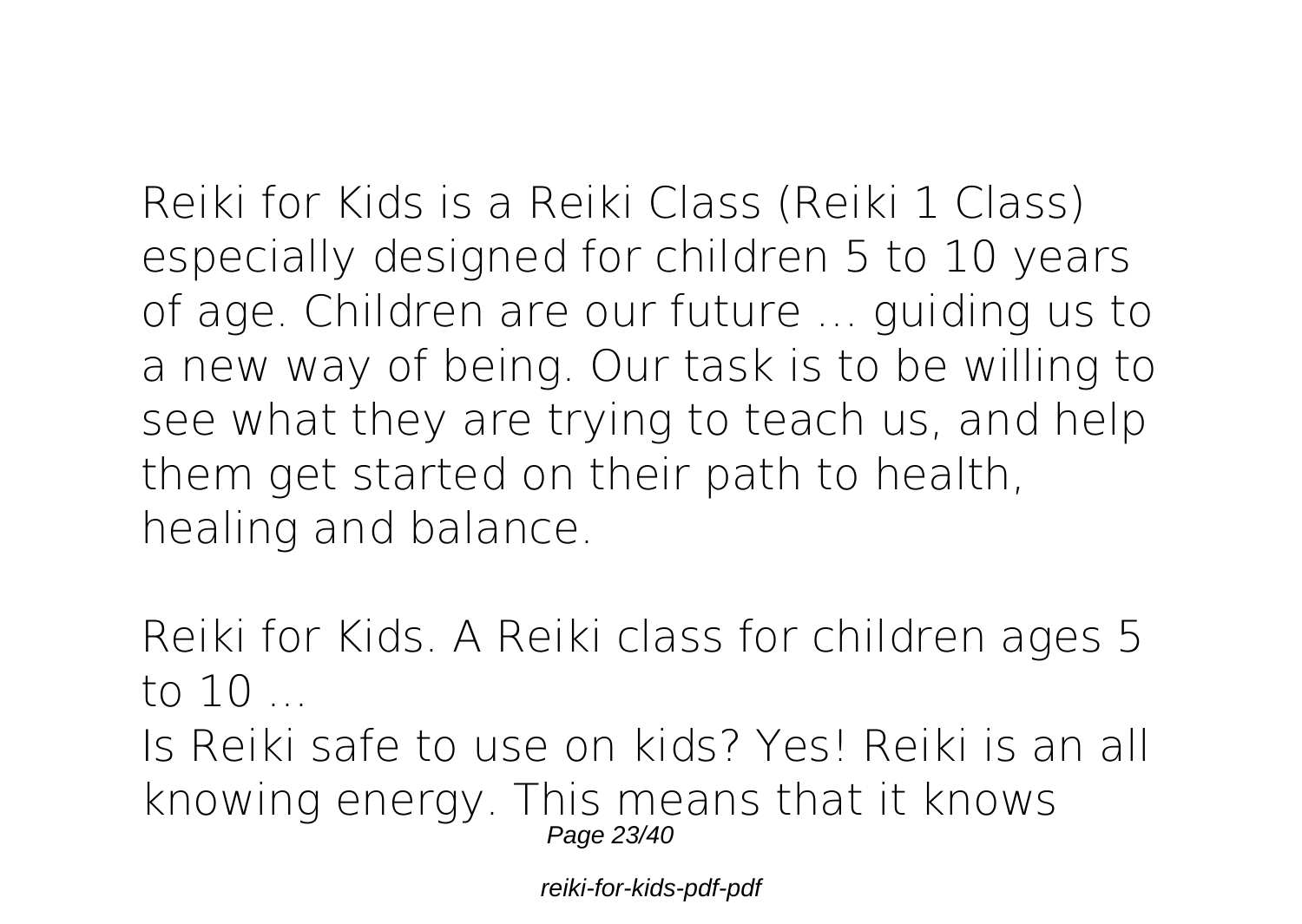exactly what to do and how long to do it for. As a Reiki Practitioner you are just the vessel. Allow yourself to be a part of this amazing gift and let Reiki do the work. It will not harm a child in any way. Instead it offers a calming and alternative way to heal.

**Reiki and Kids - Reiki Rays** Reiki for Kids! Please register here or call 443-766-0894 with any questions or for more information. This is a self-care class designed for ages 5-8 to teach Reiki skills for stress Page 24/40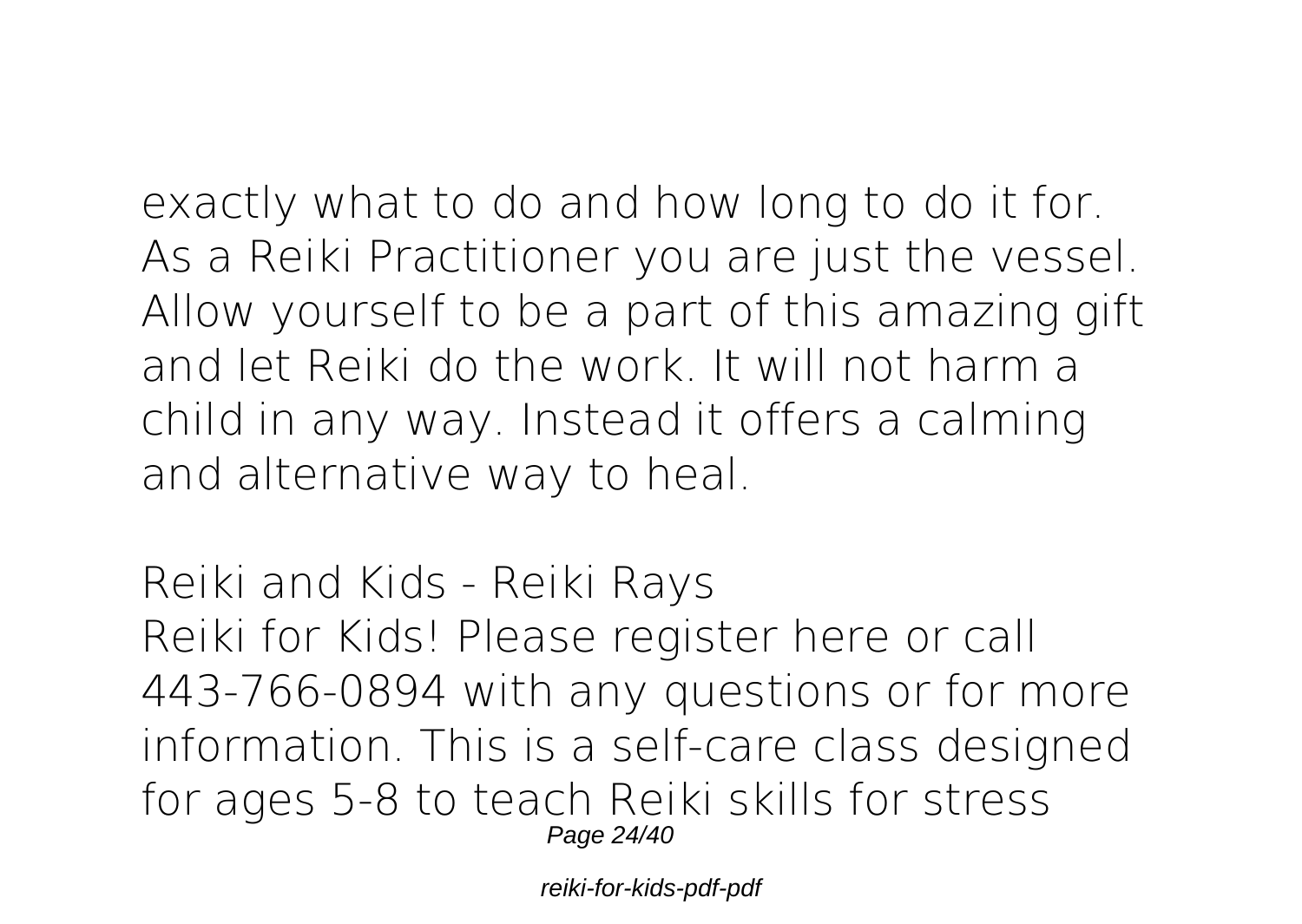management and pain relief.

**Reiki for Kids! - Gentle Hands Reiki Healing** 4 Tips for Teaching Reiki to Children--by Kimberly Fleisher. I receive a lot of emails asking for tips on how to teach Reiki to Kids. Kid's inherently understand the practice easily. I break classes into bite size chunks with a focus on hands-on learning and practice. I also incorporate art, journaling, movement and song to make the learning ...

Page 25/40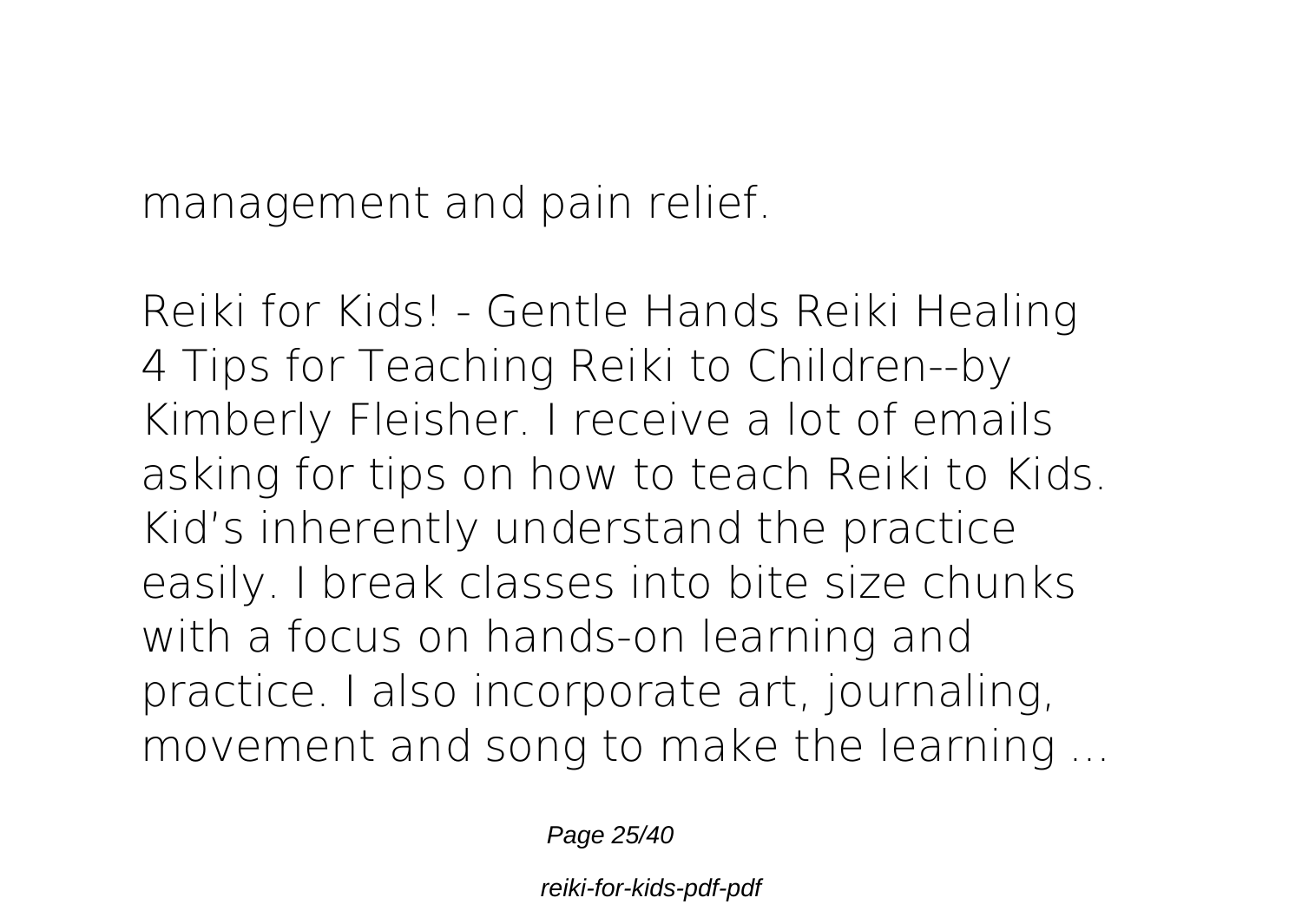**thereikischool.com – 4 Tips for Teaching Reiki to Children-**

Reiki is a kind of hug lasting for a lifetime on a person. Reiki can provide several benefits for children, mainly for the ones having different challenges. Reiki can reduce pains, promote healing and reduce any side effects of the treatments going on in a person. Reiki gives a loving therapy and responds a person with smile.

**Effects of Reiki on Children - Reiki Rays** Page 26/40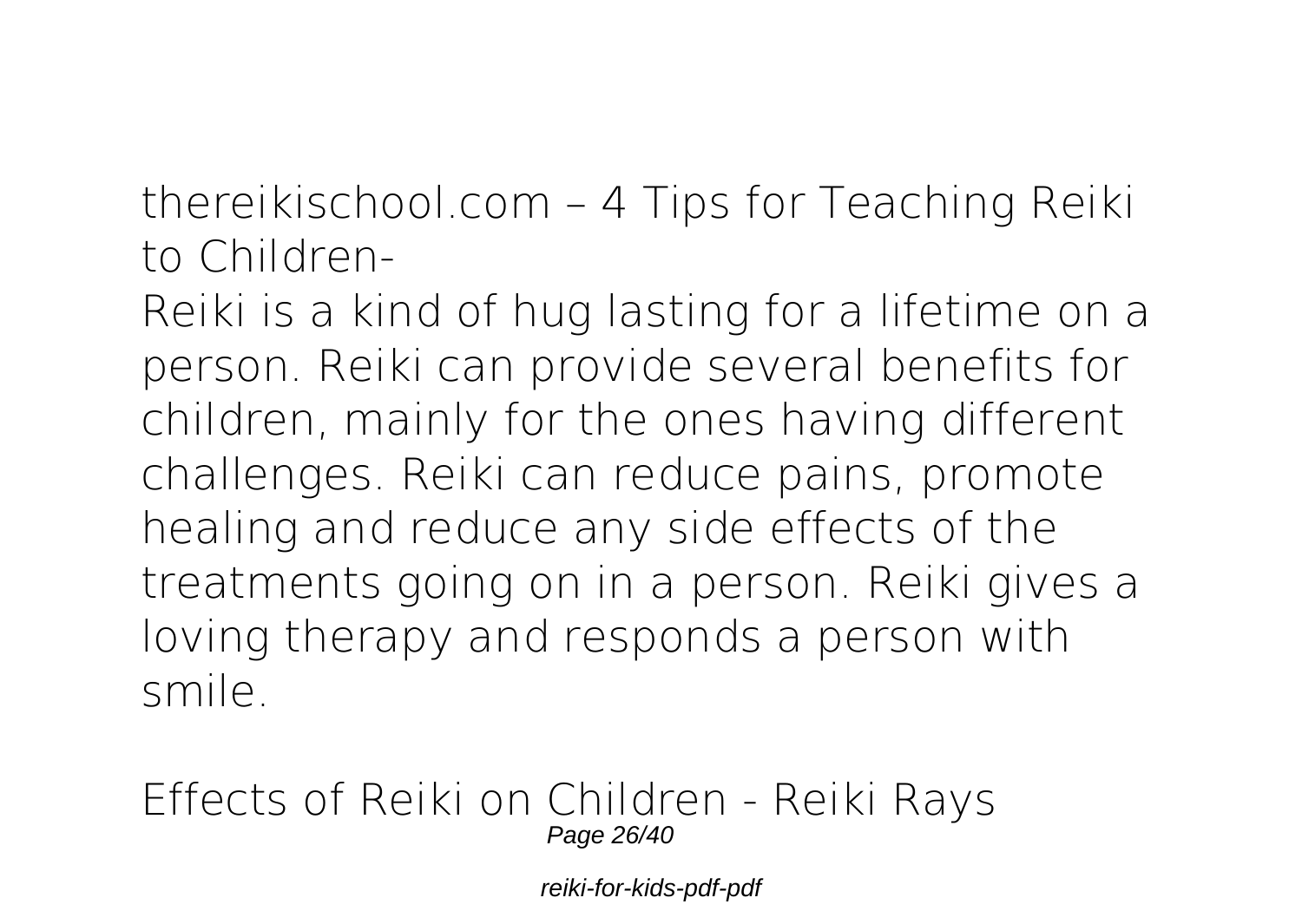Reiki will spontaneously flow to their children through their palms whenever they are handling them... especially when a calming influence is needed. Reiki is readily available not only when Reiki-attuned parents are carrying their tots or rocking babies in their

arms, but also when bathing them, during diaper changes, and interactive playtime.

**Reiki for a Child - Children are Little Reiki Sponges** by Barbara MckellTeaching Reiki to children Page 27/40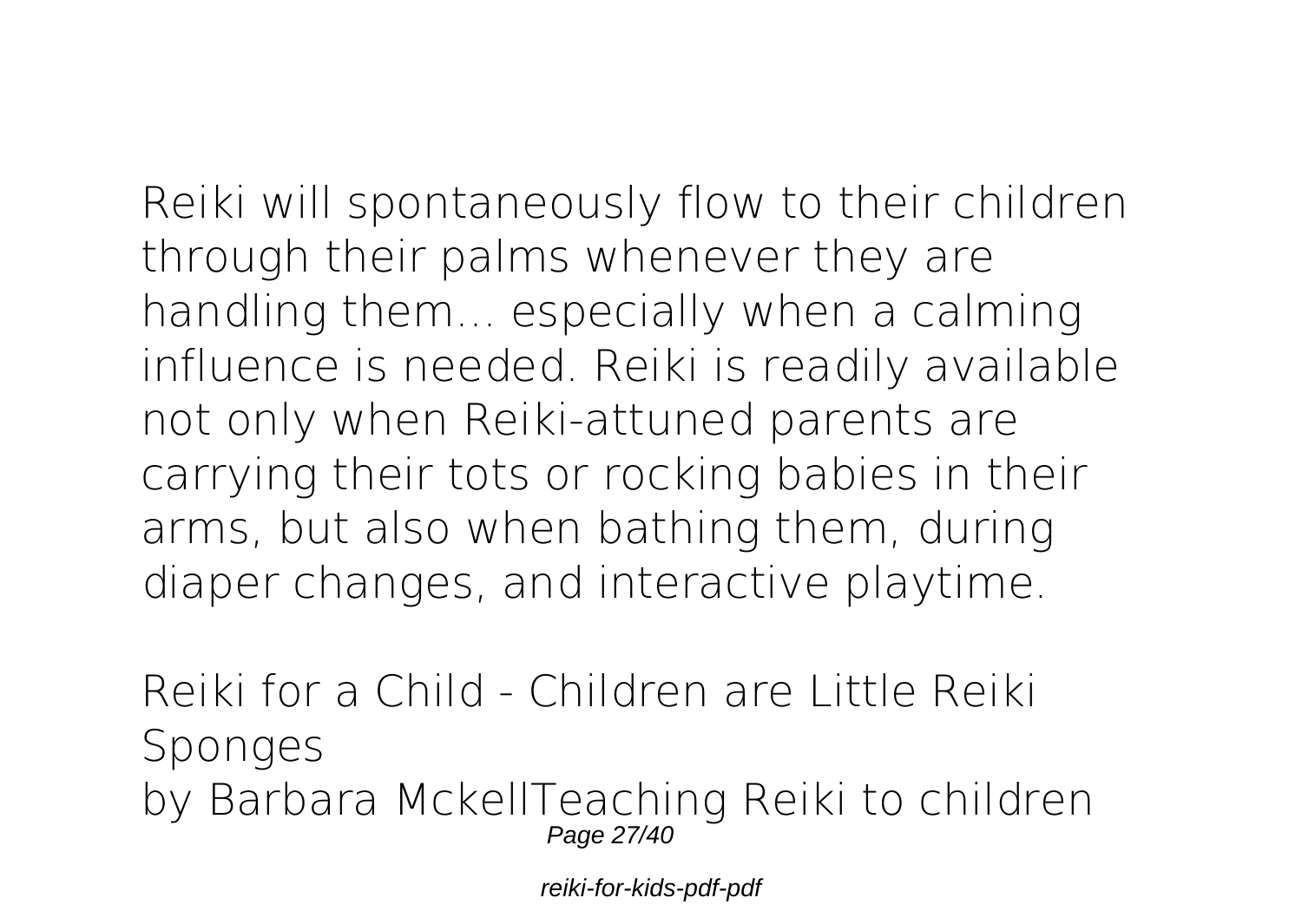has been such a gift, for it is actually the children who are teaching me. Their openness and willingness to explore their innate abilities makes each class special and unique.

**Teaching Reiki to Children | Reiki** Benefits of Reiki for Children The calming practice of Reiki can benefit children by promoting relaxation and confidence. Learning about and utilizing Reiki at a young age promotes a healthy way of living throughout their lives, helping children make better Page 28/40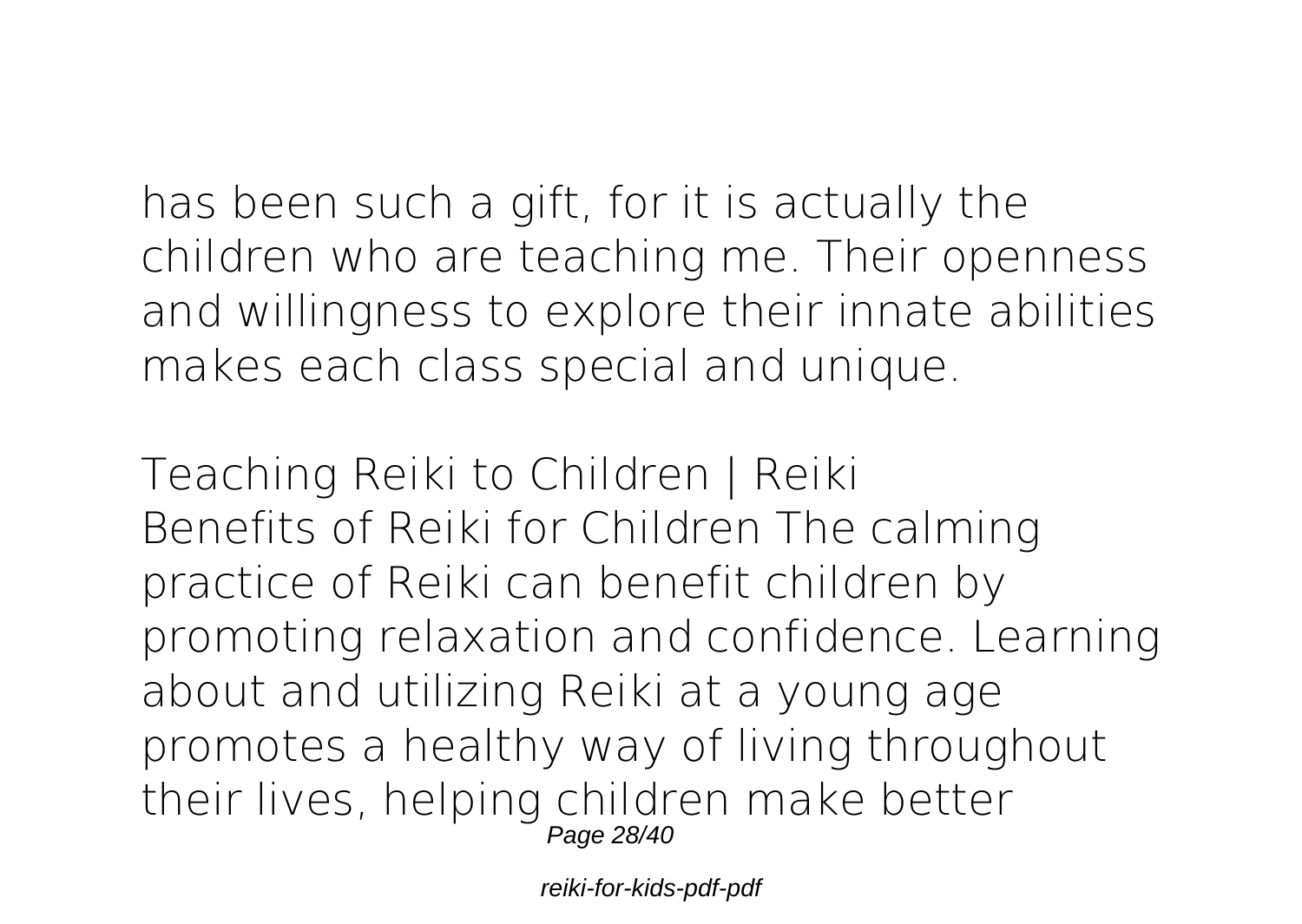choices and create balance.

**Benefits of Reiki for Children - New England Naturopathic ...**

As a result of working with children who were interested in Reiki, Kytka Hilmar-Jezek developed Reiki For Children: Using Healing Touch and Raw Foods to Tap into the Power of the Universe. In this ...

**Reiki For Children, Reiki Kids** The Reiki for Teens course may be held in Page 29/40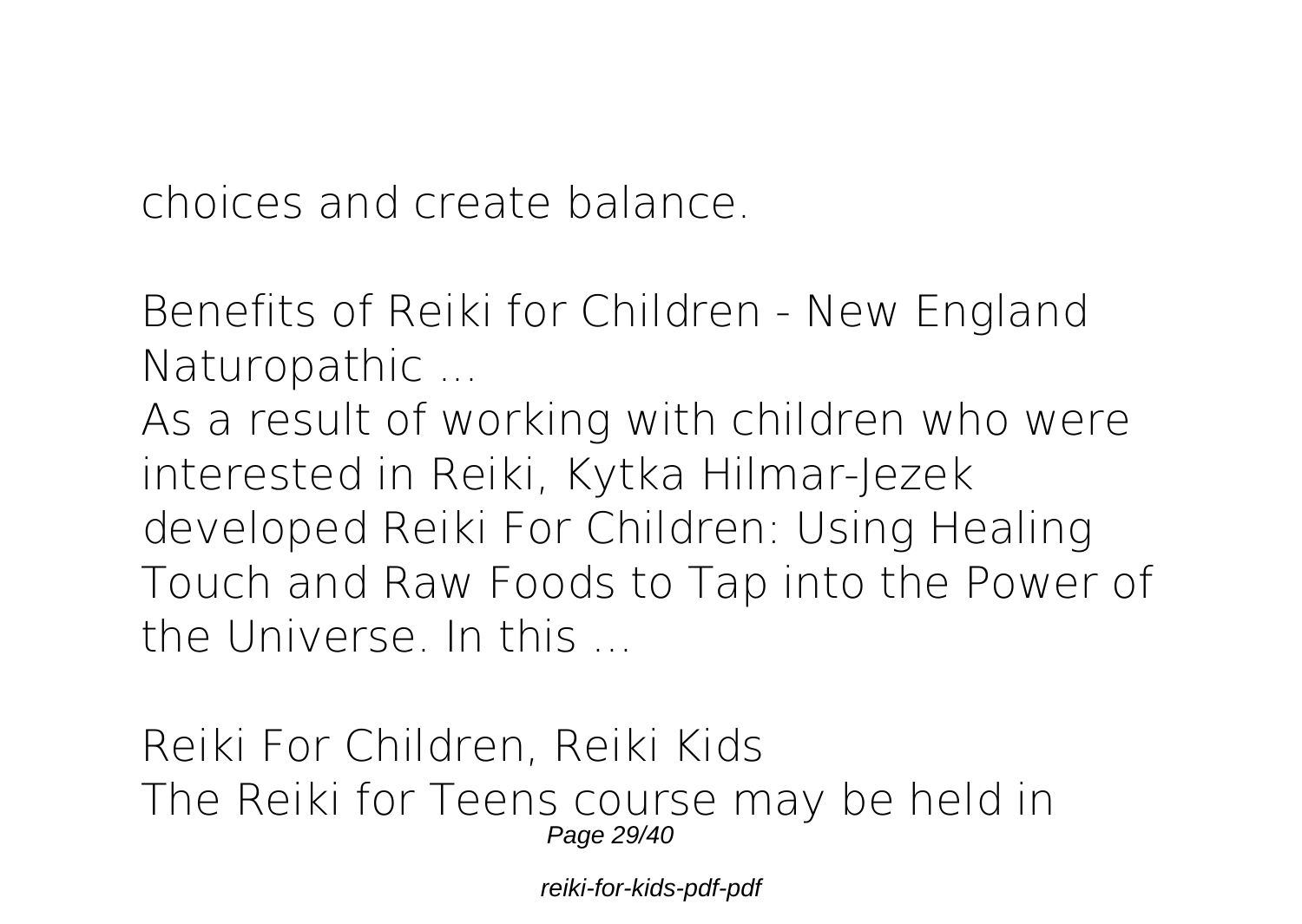Bekkestua or Tjome, Norway on weekdays (great for home schooled children) or weekends/holidays. I enjoy sharing the gift of Reiki with children of all ages and would be happy to talk to you and answer any questions you might have about the process!

**Reiki for Kids & Teens | Christine Esdaile** Reiki is a liberating way to light the path for our future leaders. When started at a younger age, Reiki can set the tone for a life of wellbeing and empowerment for your child. Reiki Page 30/40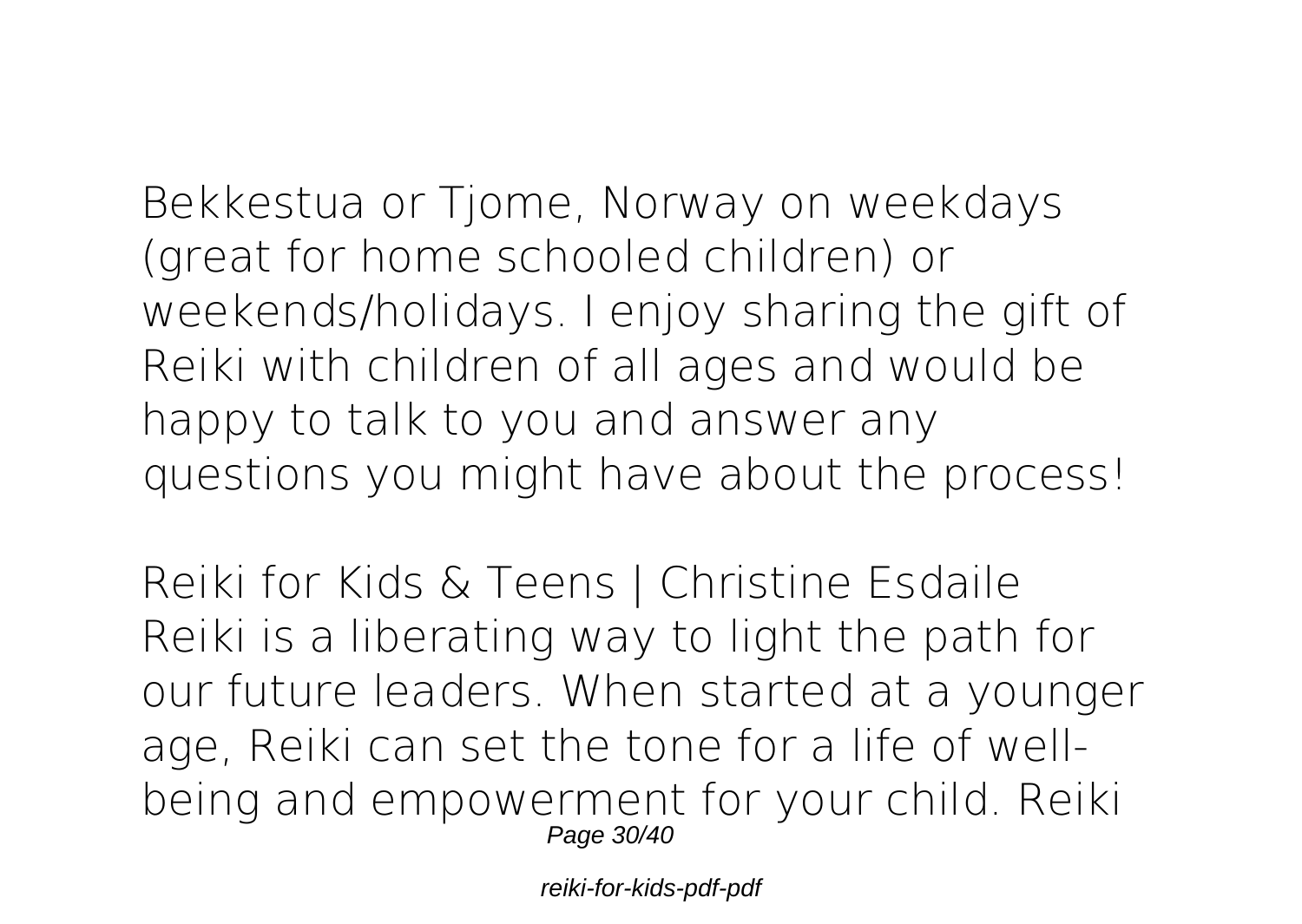works on all levels of the mind, body, and spirit; and can aid all ages and stages.

**Compass Rose | Reiki For Kids** Reiki is an Japanese system of energy healing through the "laying on of hands" that is simple enough for children of all ages to learn. The Children's Reiki Handbook is a guide to energy healing that provides kids with the information they need to prepare for their First, Second and Master Reiki Attunements, and shows them how to use their new skills to heal Page 31/40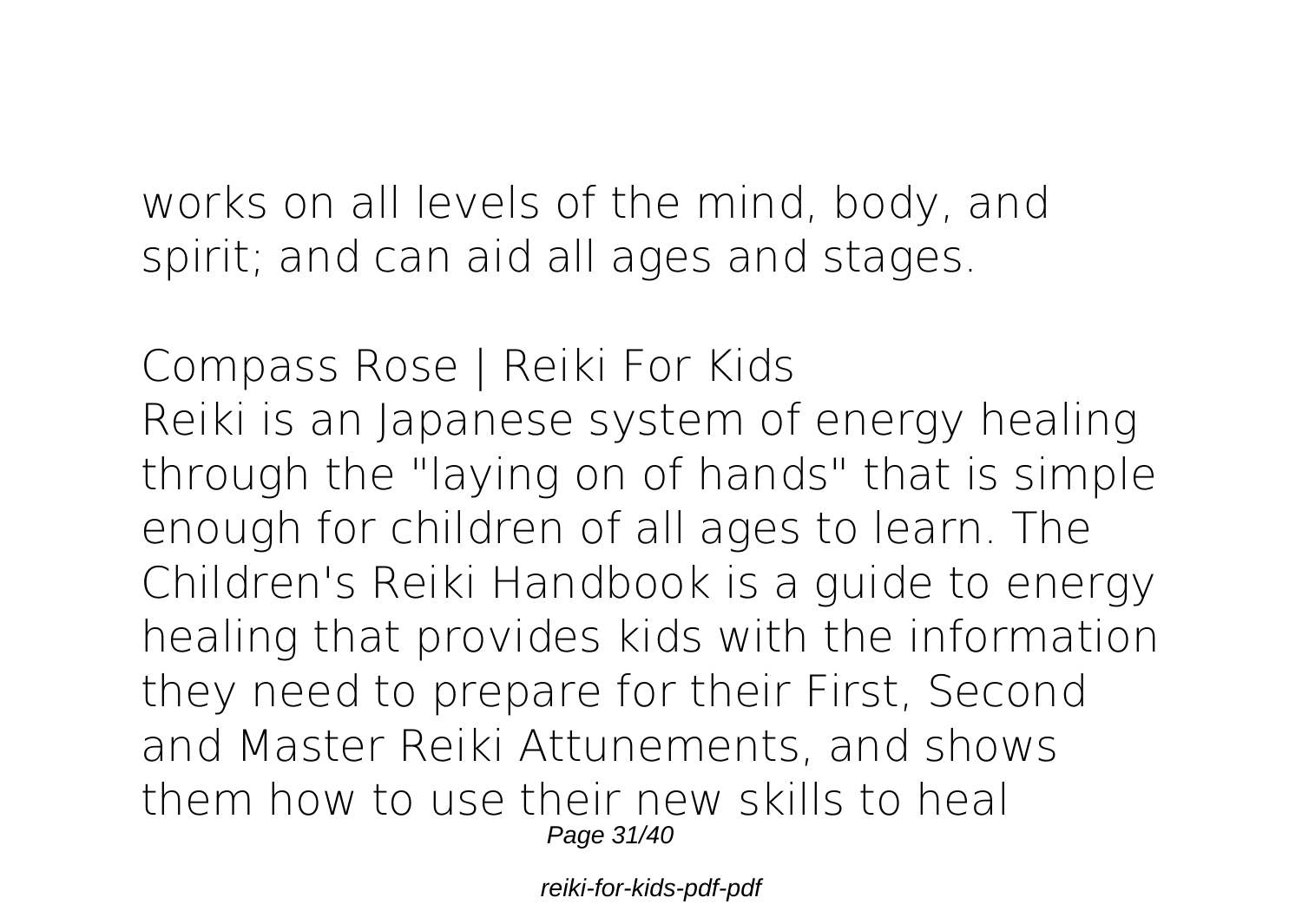themselves and others.

**Children's Reiki Handbook: A Guide to Energy Healing for ...** REIKI FOR KIDS Reiki is a Japanese mindfulness practice for stress reduction and relaxation.

*Reiki will spontaneously flow to their children through their palms whenever they are handling them... especially* Page 32/40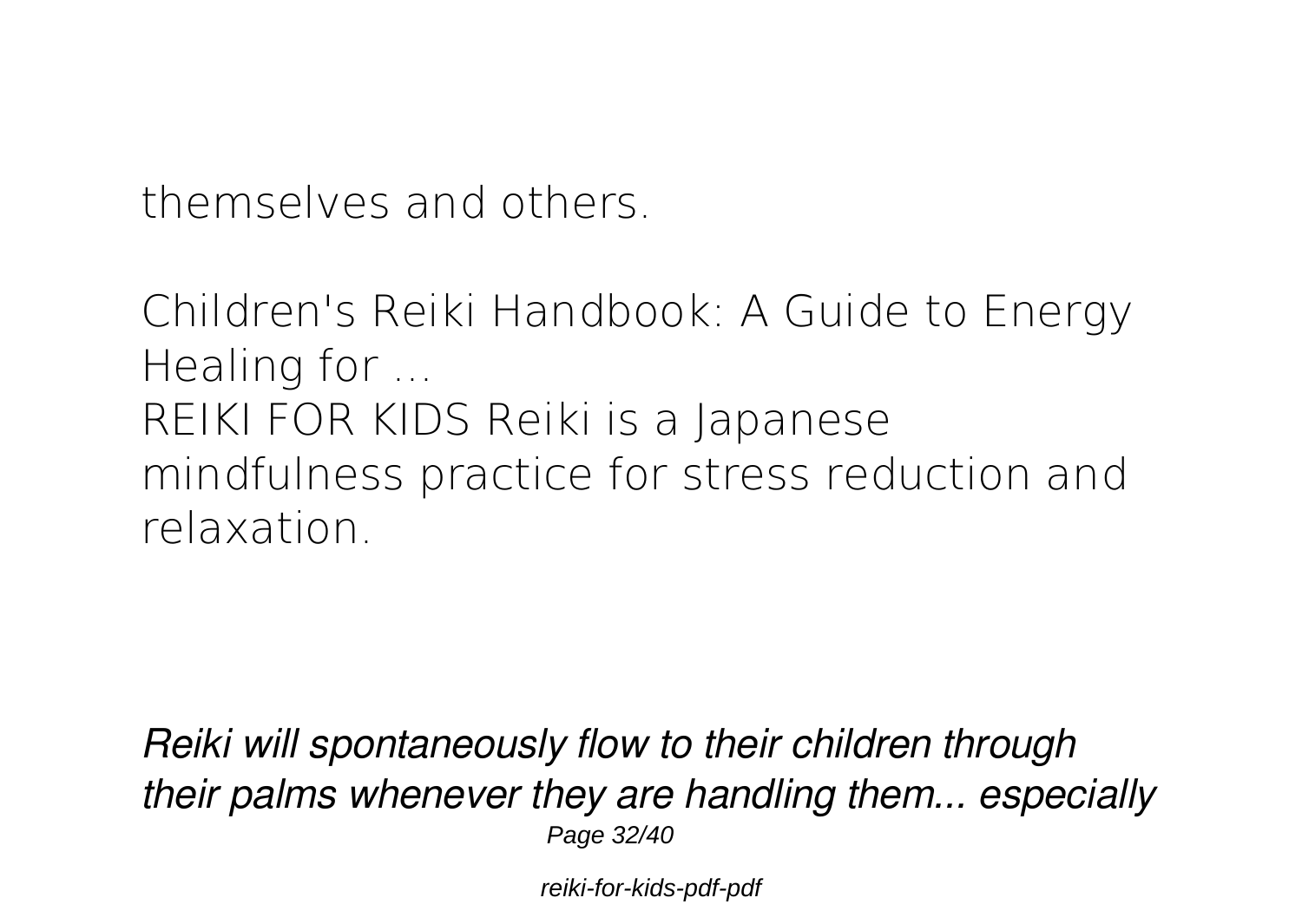*when a calming influence is needed. Reiki is readily available not only when Reiki-attuned parents are carrying their tots or rocking babies in their arms, but also when bathing them, during diaper changes, and interactive playtime.*

*Reiki for Kids. A Reiki class for children ages 5 to 10 ... REIKI KIDS - Home REIKI FOR KIDS Reiki is a Japanese mindfulness practice for stress reduction and relaxation.*

## *Reiki for Kids is a Reiki Class (Reiki 1 Class) especially designed for*

Page 33/40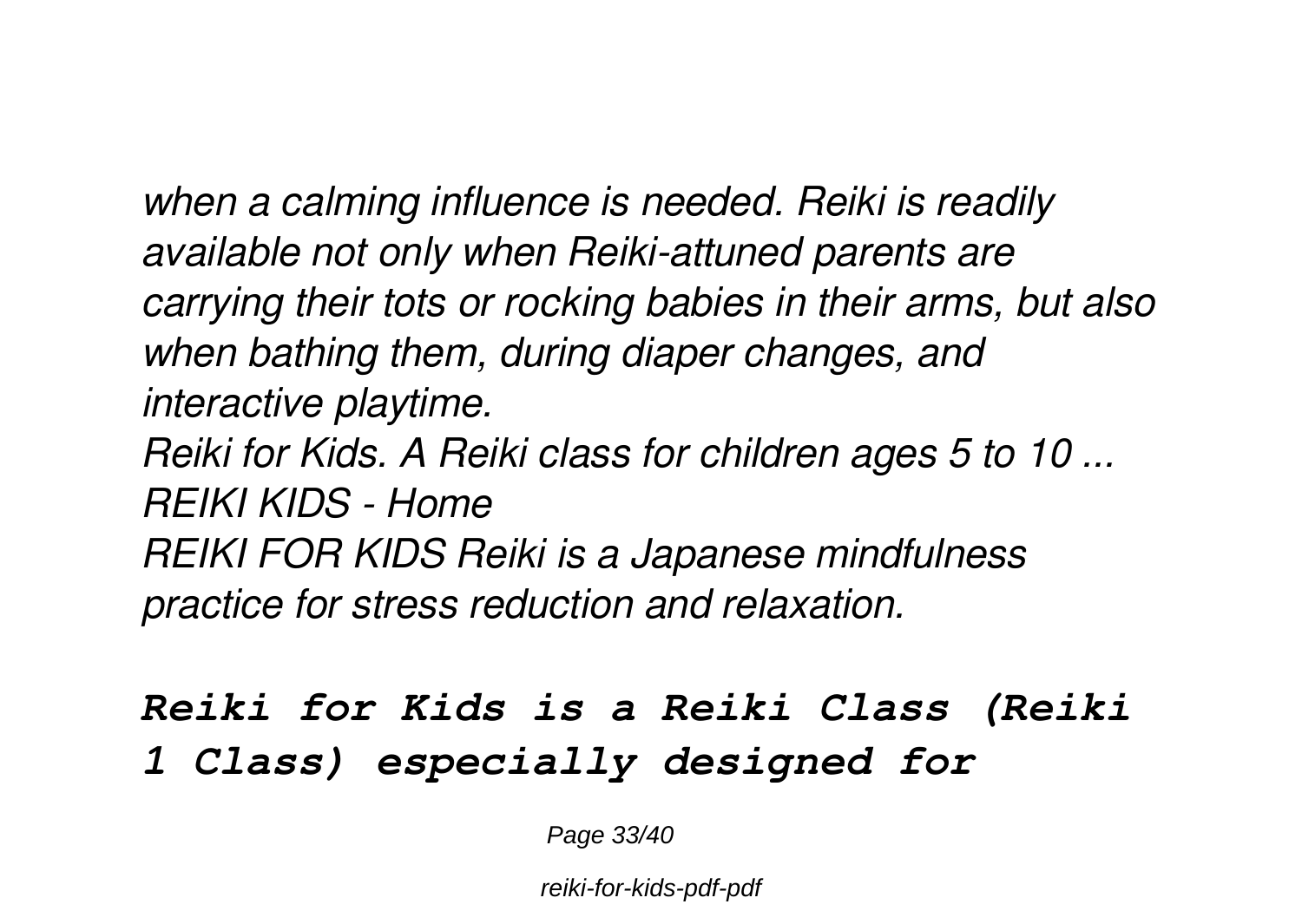*children 5 to 10 years of age. Children are our future … guiding us to a new way of being. Our task is to be willing to see what they are trying to teach us, and help them get started on their path to health, healing and balance. Reiki For Kids - Fit, Healthy and Fabulous!*

*The body will use the Reiki energy to find balance within and adjust to the needs of the recipient. Reiki energy* Page 34/40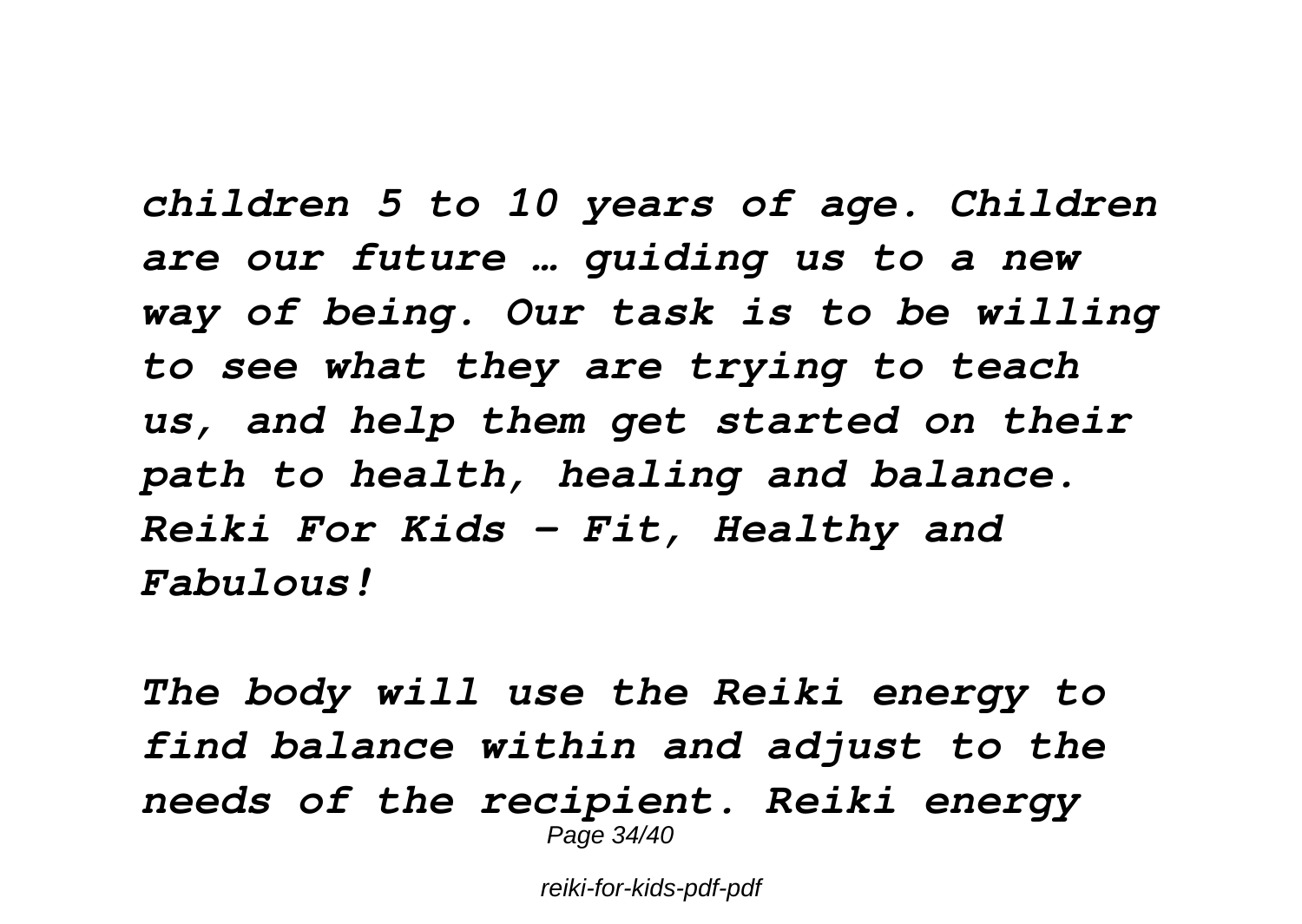*will always flow where it is needed most. The Reiki Practitioner can simply be in the same room with a child without actually touching or even being close to the child.*

Benefits of Reiki for Children The calming practice of Reiki can benefit children by promoting relaxation and confidence. Learning about and utilizing Reiki at a young age promotes a healthy way of living throughout their lives, helping children make better choices and create balance. **Reiki For Children, Reiki Kids**

Page 35/40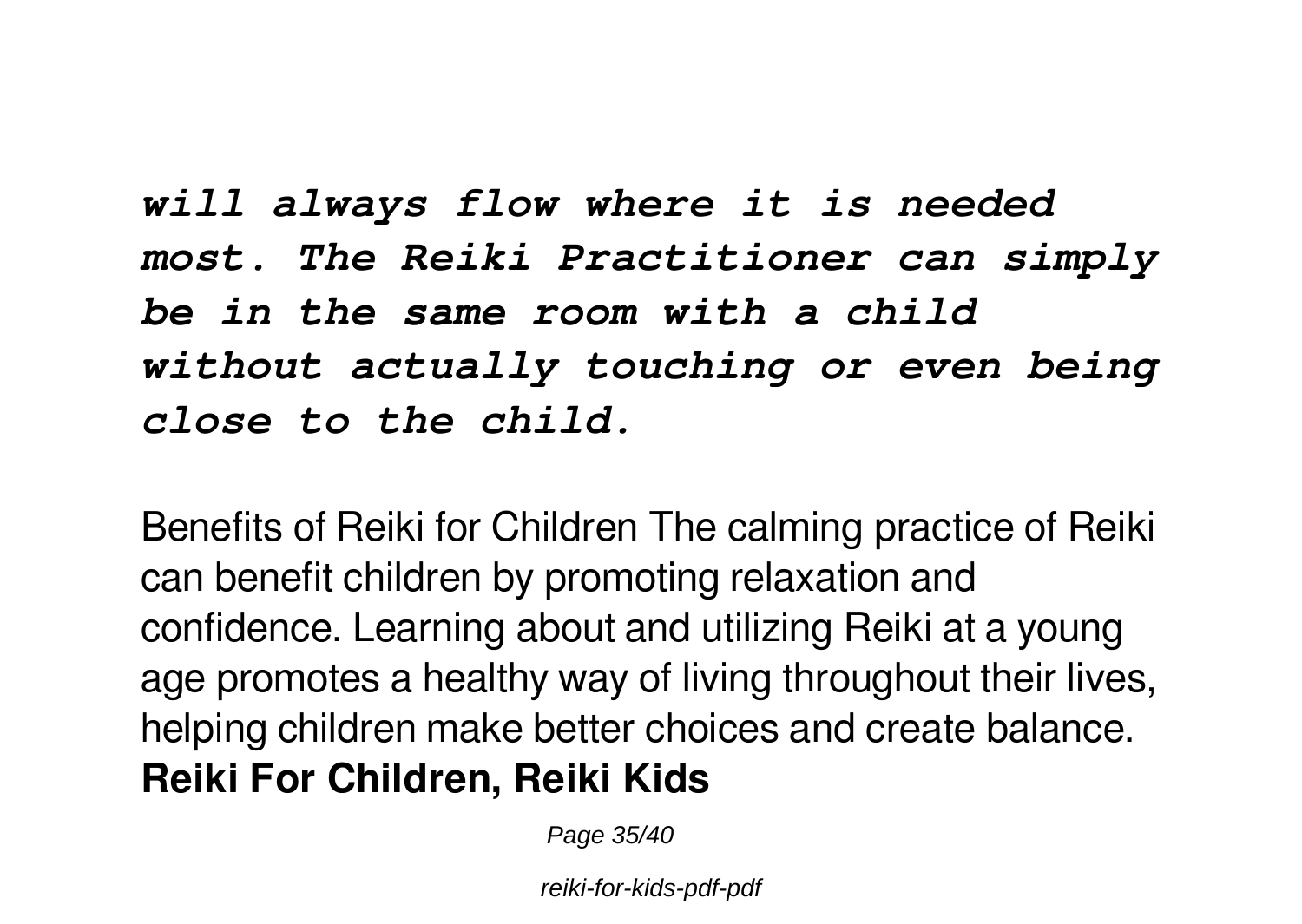Reiki is a kind of hug lasting for a lifetime on a person. Reiki can provide several benefits for children, mainly for the ones having different challenges. Reiki can reduce pains, promote healing and reduce any side effects of the treatments going on in a person. Reiki gives a loving therapy and responds a person with smile. **Reiki for Kids & Teens | Christine Esdaile**

Reiki and kids just seem to go hand in hand. children seem to be able to tap into that co all share with Universal Consciousness easie can. Child psychologists and researchers have that before age 7, children are extremely aware

Page 36/40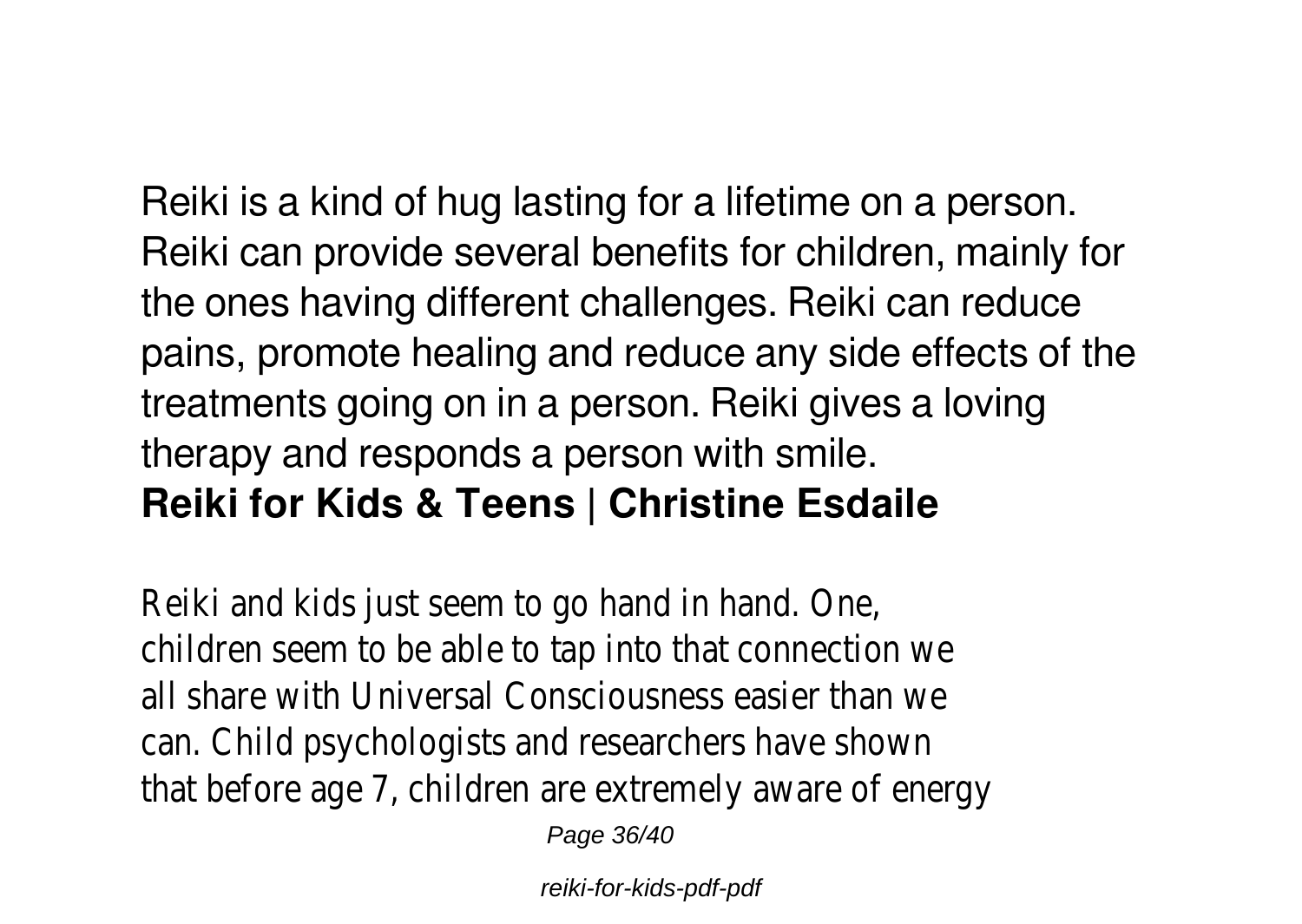and "conscious", even if their parents or soc structures negate their connection to All Th Reiki for Kids | Teaching Reiki to Children

by Barbara MckellTeaching Reiki to children has such a gift, for it is actually the children wh me. Their openness and willingness to explore innate abilities makes each class special and

# **Benefits of Reiki for Children - New England Naturopathic ...** Reiki is an Japanese system of energy healing through the

"laying on of hands" that is simple enough for children of all ages to learn. The Children's Reiki Handbook is a guide to

Page 37/40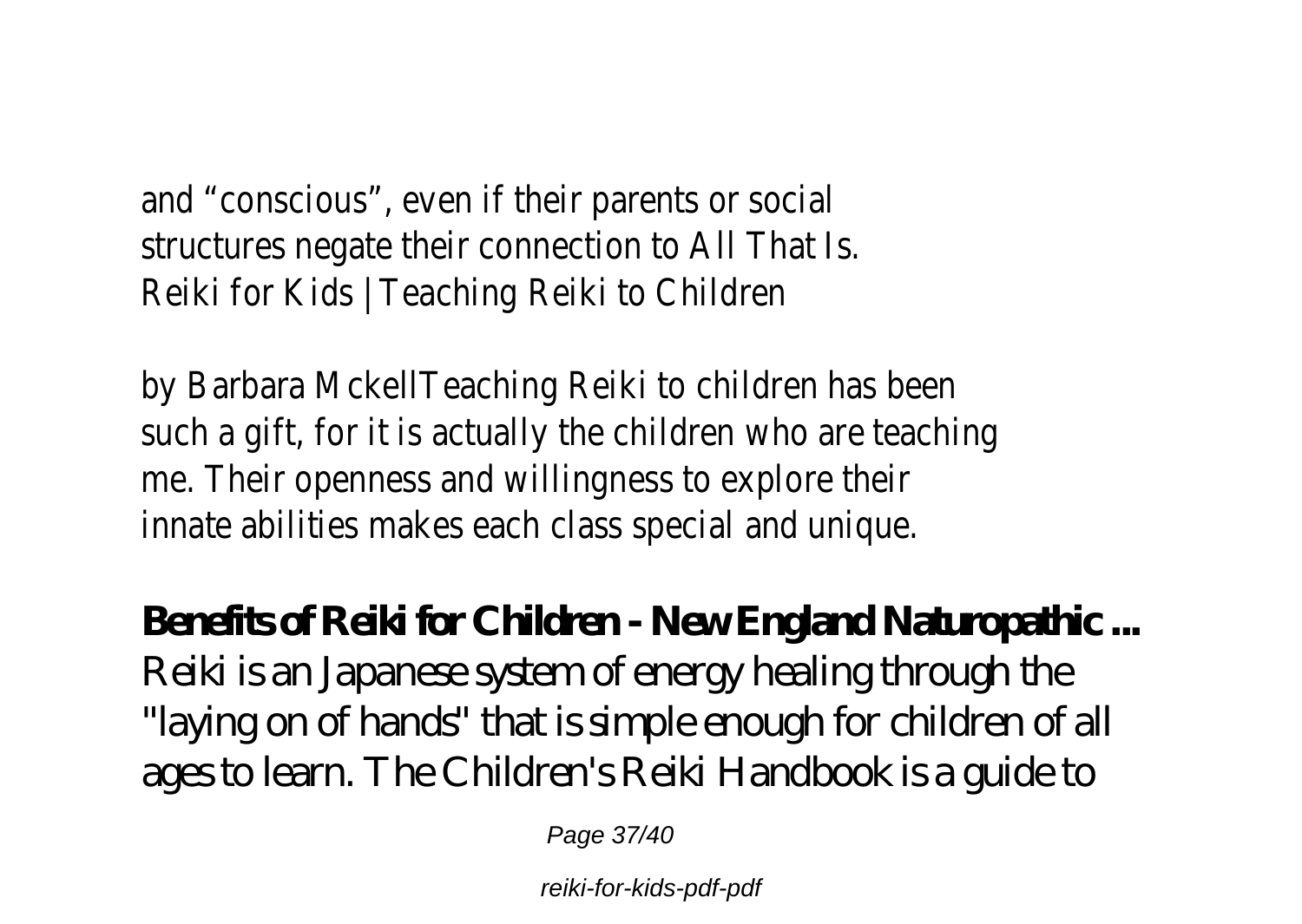energy healing that provides kids with the information they need to prepare for their First, Second and Master Reiki Attunements, and shows them how to use their new skills to heal themselves and others.

# **Reiki for Kids - Reiki, Medicine & Self-Care with Pamela Miles**

4 Tips for Teaching Reiki to Children--by Kimberly Fleisher. I receive a lot of emails asking for tips on how to teach Reiki to Kids. Kid's inherently understand the practice easily. I break classes into bite size chunks with a focus on hands-on learning and practice. I also incorporate art, journaling, movement and song to make the learning ...

Page 38/40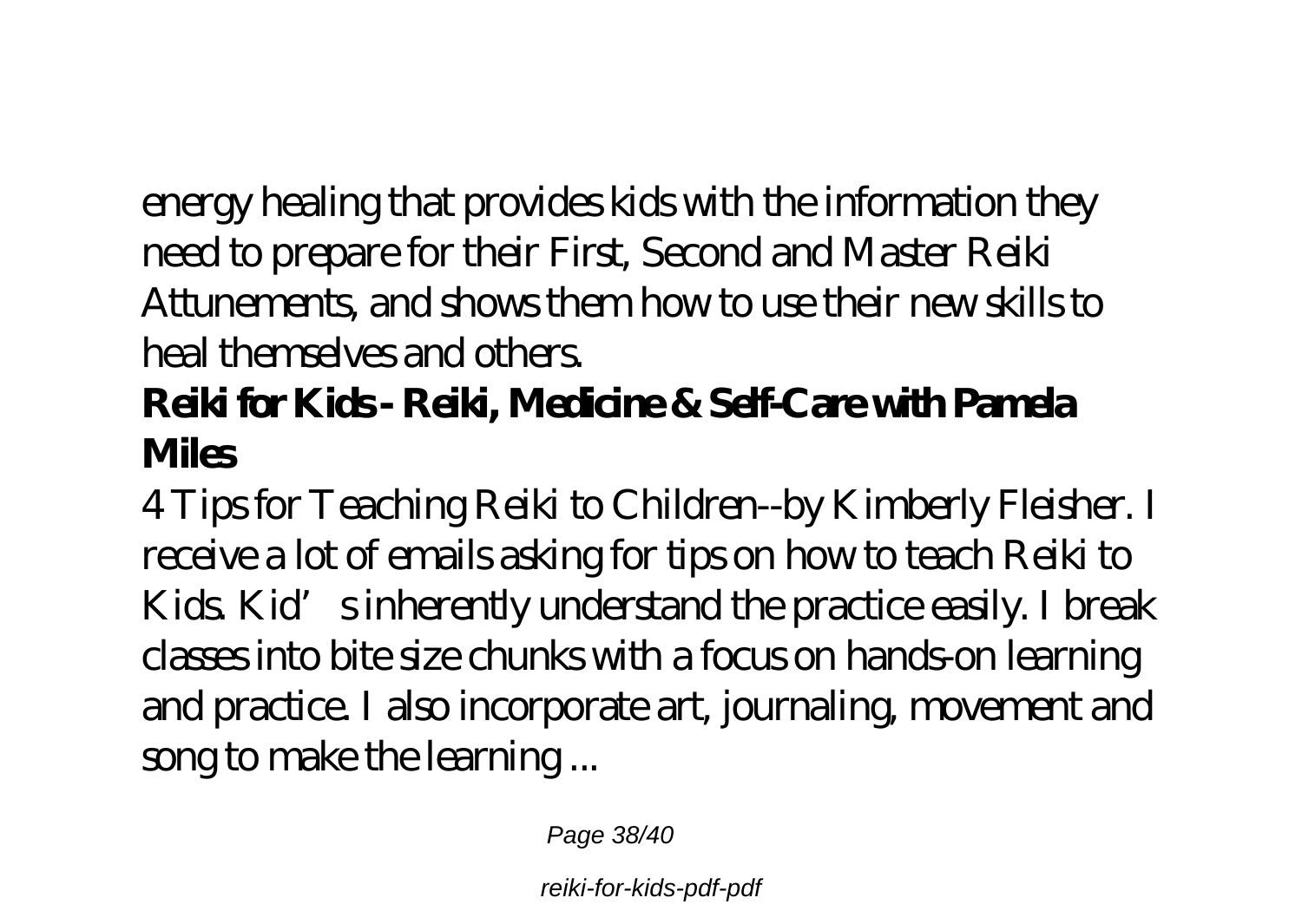**Reiki and Kids - Reiki Rays Teaching Reiki to Children | Reiki Reiki for a Child - Children are Little Reiki Sponges Reiki is a perfect way to begin helping our children. It is one of the very beneficial ways that children can be shown how to use their innate abilities as divine co-creators. Barbara McKell is a Reiki Master with over 15 years of teaching experience. She has developed a simple program to teach Reiki to children.**

Page 39/40